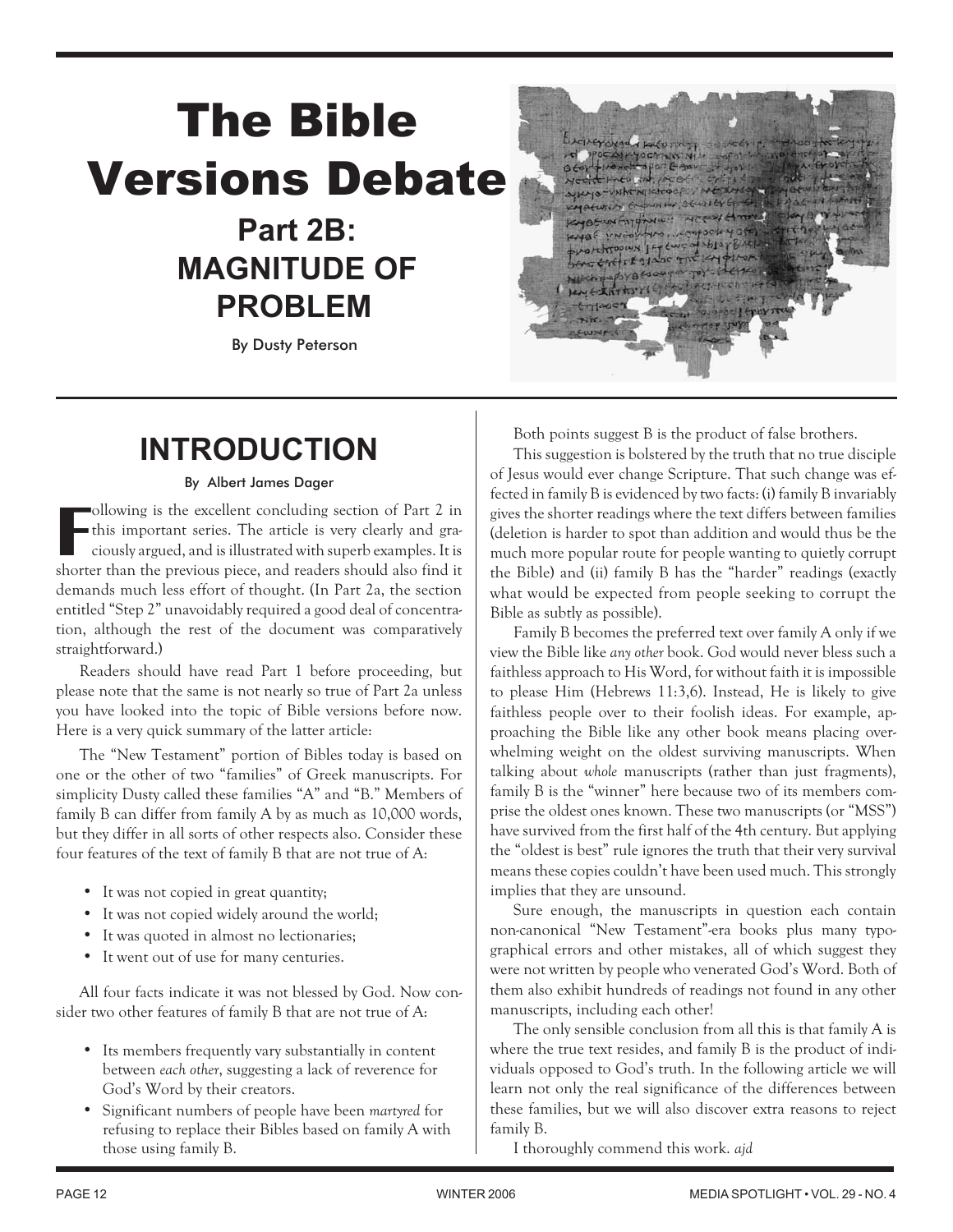**T** he rubber has officially hit the road. It's time we came to the nitty-gritty where I repay the investment in time and effort the reader made with Part 2a. Let's finally look at the *specific* differences in content between the two Greek families underlying Bibles today, and the practical differences they make to the Body of Christ.

In the previous piece we learned that some English translations of the Bible are largely based on family "B" while others are rooted in family "A". We also learned certain very troubling facts about family B. Nevertheless, people often argue that the differences between these families can safely be ignored, particularly when it comes to the published Greek texts behind actual Bible versions available today. Here are seven common justifications folks offer for this position, along with some observations about them.

# **"The Differences Are Trivial"**

In spite of the pure and interwoven nature of God's Word as we noted in Part 1, it is sometimes claimed that the readings in dispute are trivial in nature. However, if that is so then why did both John Burgon and Fenton Hort make use of such strong language in their denunciations of the respective Greek texts? Why did Hort go to such great lengths to overturn the traditional Greek? And why did his close colleague, B.F. Westcott, say "[I] am most anxious to provide something to replace [it]"?<sup>1</sup> Readers may respond that it is important to refine Scripture, but it must follow from this that it is important these refinements be *correct*.

In this article we shall see that a number of the differences in dispute cannot possibly be considered trivial. But what about the many differences that do, indeed, seem inconsequential at first glance? Hort himself said of them, "I do not think the significance of their existence is generally understood … It is quite impossible to judge of the value of what **appears** to be trifling alterations merely by reading them one after another. Taken **together** [however], they have **often** important bearings.…"2

# **"Doctrine Is Unaffected"**

Most people who are familiar with the points raised in the last installment of this article would accept that the textual differences cannot all be genuinely trivial. Nevertheless, some of these folks still insist that the differences "do not affect a single doctrine."

The first comment to make is this: Such a notion was certainly not the view of scholars around the time of the 1871 KJV revision committee. Allow me to give quotes from recognized authorities on both sides of the fence. One member of the revision committee was a man named G. Vance Smith. He was a supporter of family B, and his response to the claim that the differences being argued over are of "little im-



JOHN WILLIAM BURGON

portance from a doctrinal point of view" was that "**any** such statement [is] … **contrary to the facts**."3 Meanwhile Edward Miller, who supported family A, declared that "many of … [the differences] are of **great** importance."4

Next, let us recall that we are talking about nearly *ten thousand* words being added, deleted or changed. That's sure to affect doctrine to one degree or another. Bear in mind also that we are not addressing the whole Bible here. These ten thousand or so changed words refer only to the "New Testament," that portion of Scripture which, among other things, acts as the spiritual *key* to God's Word, and whose accuracy is therefore especially vital. Lastly, a number of biblical passages which we will mention in this article have been changed in ways which unarguably affect Christian teachings.

(Incidentally, if any reader believes "doctrine" to be a *bad* thing, please remember that this word largely just means "teaching," and that the Bible makes it crystal clear that the beliefs and teachings of God's People have real consequences. 1 Timothy 4:6,13,16 and Romans 6:17-18 should be enough on their own to convince us of this. And if we also consider Titus 2:7 and 1 Timothy 5:17 there should be no room left for any doubt. But if all these passages do not persuade the reader, they are urged to see this footnote.<sup>5</sup>)

- 1 Arthur Westcott, *The Life and Letters of Brooke Foss Westcott*, *Vol. I* (Macmillan, 1903), p. 229. (All emphases in quotes in this article are my own unless otherwise stated.)
- 2 Arthur F. Hort, *The Life and Letters of Fenton John Anthony Hort, Vol. II* (Macmillan, 1896), p. 102.
- 3 George Vance Smith, *Texts and Margins of the Revised New Testament Affecting Theological Doctrine Briefly Reviewed* (London, 1881), p. 45.
- 4 Edward Miller, *A Guide to the Textual Criticism of the New Testament* (Dean Burgon Society, Orig. 1886), p. 1.
- 5 For reasoned proof that sound doctrine is vital to the Body of Christ, see Part 4 of a book I have co-authored entitled *Alpha – the Unofficial Guide: Church*. This volume is stocked by Sword Publishers. Additional outlet details for the rest of the world are available from the "Rubies" section of the website for which I write (i.e., www.bayith.org).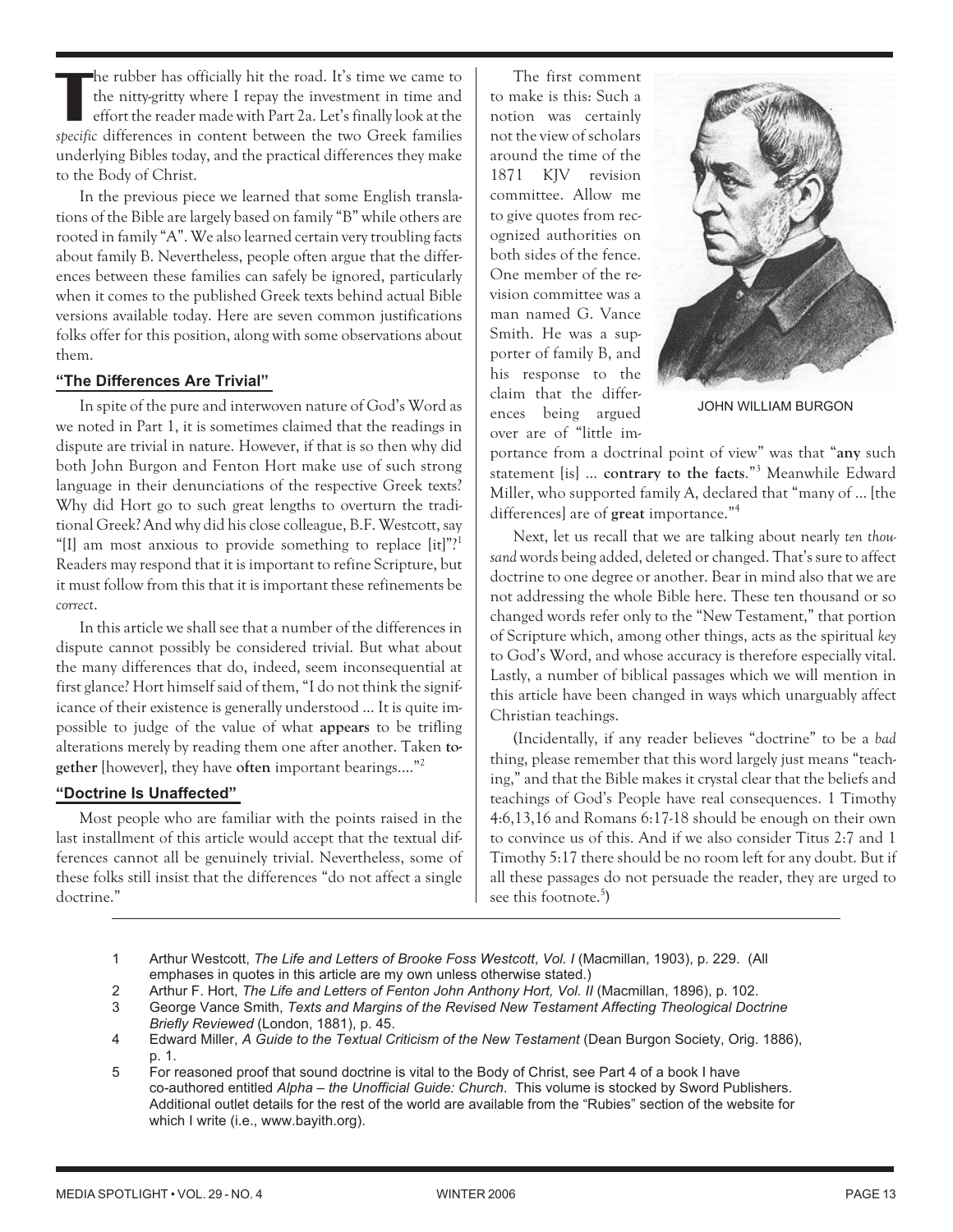# **"No** *Cardinal* **Doctrines Are Affected"**

There are folks who acknowledge that *some* doctrines of the Bible are affected but who still insist we can safely disregard the multitude of differences in the Greek on the basis that no "**cardinal**" (i.e., chief or principal) doctrines are impacted. This is a surprising position to hold. Apart from the fact that major doctrines *are* affected–as we shall see later–and that the Bible doesn't call *any* doctrine unimportant, how can fallen men have the audacity to claim that we don't need to be concerned about real damage to teachings the Lord has given us in His Word, just because those teachings don't happen to be "**cardinal**" ones? Certainly this attitude presents a low view of Scripture.

God made us. He knows how we function and what we need. He knows exactly what truths the Bible ought to comprise. How can men dare to question this? How can a person state that any teaching God chose for Holy Writ is expendable? Is this not tantamount to thinking we can do a better job than our Creator? I really wish such folks would ask themselves, "What on earth am I playing at, showing such disrespect for the statements and whole teachings the Lord wanted in His sacred Word?"

# **"Every Doctrine Is Still Supportable"**

Some people who realize that "cardinal" doctrines are indeed impacted still continue to tolerate differences in the Greek because every doctrine is still supportable in family B. In other words, even if a proportion of the "New Testament" statements on a given doctrine have been weakened (or even nullified altogether) in family B, nevertheless we are told that this is acceptable on the basis that there always remains at least one passage that makes the same point.

No-one making this claim seems to notice the obvious problems associated with it. For a start, losing some references to a particular matter surely means we are less likely to reach the correct conclusion on that matter. (Such loss certainly makes it more difficult to be "Berean"–i.e., to check teachings we have received, as per Acts 17:11.) Next, it becomes tougher to justify our stance on a given doctrine in conversation with folks who do not agree with us, especially if other errors have been introduced to the Bible text so as to impugn the doctrine in question. Put simply, Scripture's God-ordained balance is lost.

Even a firm supporter of family *B* admits, "The Bible may have to say [something] **several** different times, and perhaps in different ways, for us to understand unambiguously and precisely what truth is being taught."6 But let's put all these problems to one side. As we shall see later, those souls who rely on the principle that "every doctrine is still supportable" are missing the point for a variety of *further* reasons. The reality is that our enemy is subtle. He would very seldom be so obvious as to remove every single passage on a given truth, else no Christian would ever have been fooled into using such a text. As we shall discover, our adversary has taken a somewhat craftier approach to undermining biblical teaching.

# **"There Is Only 1% Variation"**

Certain people try to argue that only 1% of the New Testament is affected and that this means the differences can be disregarded. The true proportion is actually about eight times this amount,<sup>7</sup> but for the sake of argument let us assume that  $1\%$  is indeed the correct figure. We need to remember a couple of things. Firstly, when did God ever say "As long as you deliberately corrupt only a small percentage of My words it's not a problem?" And secondly, if you place a knife through the middle of someone's heart you will destroy much less than 1% of the person. In fact you will destroy less than 1% of their heart alone. But you'll kill them just as surely as if you'd run them over with a steamroller.

# **"The Differences Don't Stop People Being Saved"**

People regularly turn to the argument that the differences in the Greek don't reduce the number of Christian conversions, although quite how it is possible to gauge this never seems to be explained. The differences do seem to have hampered the following piece of evangelism: "I shall always remember the look of glee on the [cultist's] face when, as I was in the course of [demonstrating something about Jesus] from a Bible verse ... my friend who was with me interrupted and said that that was not what it said in *his* Bible."8 Promoting a Greek text reliant on family B doesn't appear to have done much for the Church of England either, which is today just a shadow of what it was prior to Westcott and Hort's efforts.

But regardless, there are other serious flaws with this line of reasoning. To begin with, God is indeed merciful and can assuredly save people in less than ideal circumstances (e.g., while they are attached to apostate groups), but this doesn't mean He wants them to *remain* in those circumstances. God does not call us to make converts, but rather disciples, and the article you are reading will make it evident that family B categorically hinders this process (which actually threatens the evangelistic effectiveness in the lives of these converts anyway).

Even if the reader is adamant that conversions are not reduced, either directly or indirectly, by family B, this cannot be made the *conclusive* test of that family because otherwise we would have to believe "the end justifies the means" which is the very opposite of what the Bible teaches (Romans 3:8; 12:21; 3

- 6 D.A. Carson, *The King James Version Debate*, (Baker Book House, 1979), p. 65.
- 7 "The discrepancy … is around 8% (involving 8% of the words). In a Greek text with 600 pages, that represents 48 solid pages worth" (Pickering, quoted in Jay P. Green Sr., ed., *Unholy Hands on the Bible*, [Sovereign Grace Trust Fund, 1992], p. 555).
- 8 John Cooper, *Vanguard* magazine, Issue 4, Jul 1997, p. 20. (Italics in original)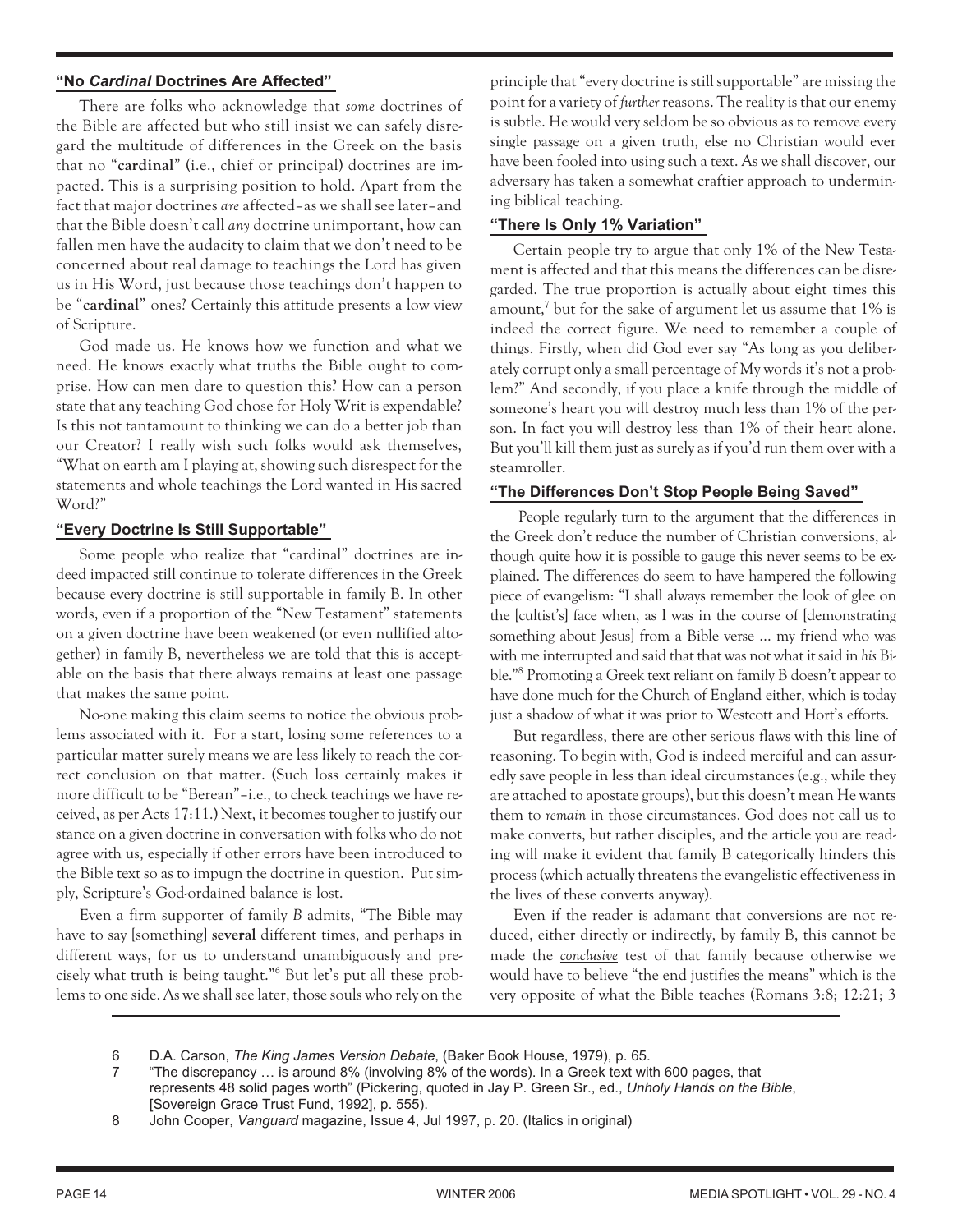John 1:11; 1 Peter 3:10-11; 1 Samuel 15:22b, etc.). Although we can know a *person* by their fruit (i.e. do they show the fruit of the Holy Spirit in their character as per Gal. 5:22-23?), we must not make fruit the conclusive test of an *action*. As I have noted elsewhere, if conversions had been made the conclusive test of Noah's ministry during his 120 years of preaching (i.e. zero souls saved!), none of his family would ever have gone into the Ark. King Saul lost not only his throne but his very life for believing that the end justifies the means (see 1 Sam. 13:5-13; 15:1-28; and 28:7-19). God's ways, once again, are not man's ways, and we must come to terms with this fact if we are to share God's perspective on the Bible versions debate.

# **"The Alternative Is Unthinkable"**

If all else fails, some people claim that anyone who opposes family B must automatically hold to some illogical position at the other extreme. But even a few basic checks would quickly prove this assertion to be wrong. As is the case for most, if not all, other aspects of Christianity, the fact is that a wide spectrum of positions exists among those folks who reject family B.

The Bible calls us to be devoted to the truth and, for every matter, to find the balanced position that explains all the relevant data. Taking the balanced position never means turning a blind eye to deliberate corruption.

(Some readers may be curious as to why I haven't yet distanced myself from those people who have taken an unbalanced position at the *other* end of the spectrum. It needs to be recognized that these articles are not only designed to warn supporters of family B but to bring the truth to *everyone* whose standpoint doesn't fit the facts, regardless of where they are on the spectrum. Just as I have striven to avoid challenging folks on the side of family B until it was necessary, I am dealing with those who hold to other viewpoints in like manner.)

# **Section Conclusion**

If the Bible were like any other book, it might be possible to argue that the differences between versions can be ignored. The truth of the matter is that the Bible isn't like any other book and we must not treat it as if it is. The next article demonstrates this point from a variety of different angles, but for now let us at least acknowledge that both God and Satan have a unique interest in the text of the Bible–a fact which makes the Bible itself unique. For this reason alone it cannot sensibly be approached like any other.

# **THE ASSAULTS ON RELIABILITY**

The section following this one will prove that doctrine is indeed affected by the different Greek readings, but this isn't actually the primary problem with the corrupt Greek text. In his very first appearance in Scripture, Satan's initial attack was not on the *doctrine* of a particular statement but on the reliability of the statement itself–i.e., whether or not God had truly said it. Only after Satan had instilled such doubt did he assail the doctrine in question. Similarly, our enemy's primary aim with regard to Bible corruption is to stop people from *trusting* their Bibles. This makes his assaults on doctrine incomparably easier to achieve, for the following reasons:

- If people do not trust their Bible properly, they will not respect it much. They will certainly not respect it enough to read it prayerfully and reverently, yet both are important if God is to truly bless their reading and to write His Word on their hearts (Psalms 119:27, 125).
- If people do not trust their Bible properly, they won't read it in faith. But this is another prerequisite for God to open our spiritual eyes to His Word so that we can divide it aright (Psalms 119:66).
- If people do not trust their Bible properly, they will waver regarding those passages within it that fight hardest against their fleshly side, yet we must earnestly seek to obey God's Word if we are to be given more light by the Lord (Psalms 119:100).
- If people do not trust their Bible properly, they won't delight in it and hence won't meditate much on it and won't memorize much of it–things which will again limit our ability to understand God's Word (Psalms 119:99).
- If people do not trust their Bible properly, they are less motivated to seriously pursue an understanding of it (and even if they do, they are likely to get their understanding from those individuals who share their lack of trust for the Word).

As the Bible references above indicate, Psalm 119 is very instructive regarding these things, thus it comes as little surprise to find this psalm missing from the "Old Testament" portion of Hort's favorite manuscript (usually called "B"). It is not just *reading* the Bible that matters, but *heeding* the Bible. All the problems cited above obstruct right understanding of the Bible. This in turn makes Satan's task of promoting false doctrine (e.g., via false teachers) infinitely easier. It's the same ultimate goal, but achieved in a much craftier way. Satan and his followers do not mind us studying the Bible so long as we don't obey what it says.

Some may complain that such strong commitment to the Bible is Pharisaical. But according to our Savior, the problem with the Pharisees was not that they were too committed to their Bibles, but that they instead held to the traditions of men (Mark 7:5-13). In terms of Scripture, the Pharisees adhered only to certain lesser issues and exploited these to nullify the weightier matters in God's Word (Matthew 23:23).<sup>9</sup> In a similar way, Satan is

9 The first chapter of a book I have co-authored, called, *Alpha–the Unofficial Guide: World*, goes into this in much more depth and also shows how Christ Himself urged us to know and obey the Scriptures. This book is available from Sword Publishers.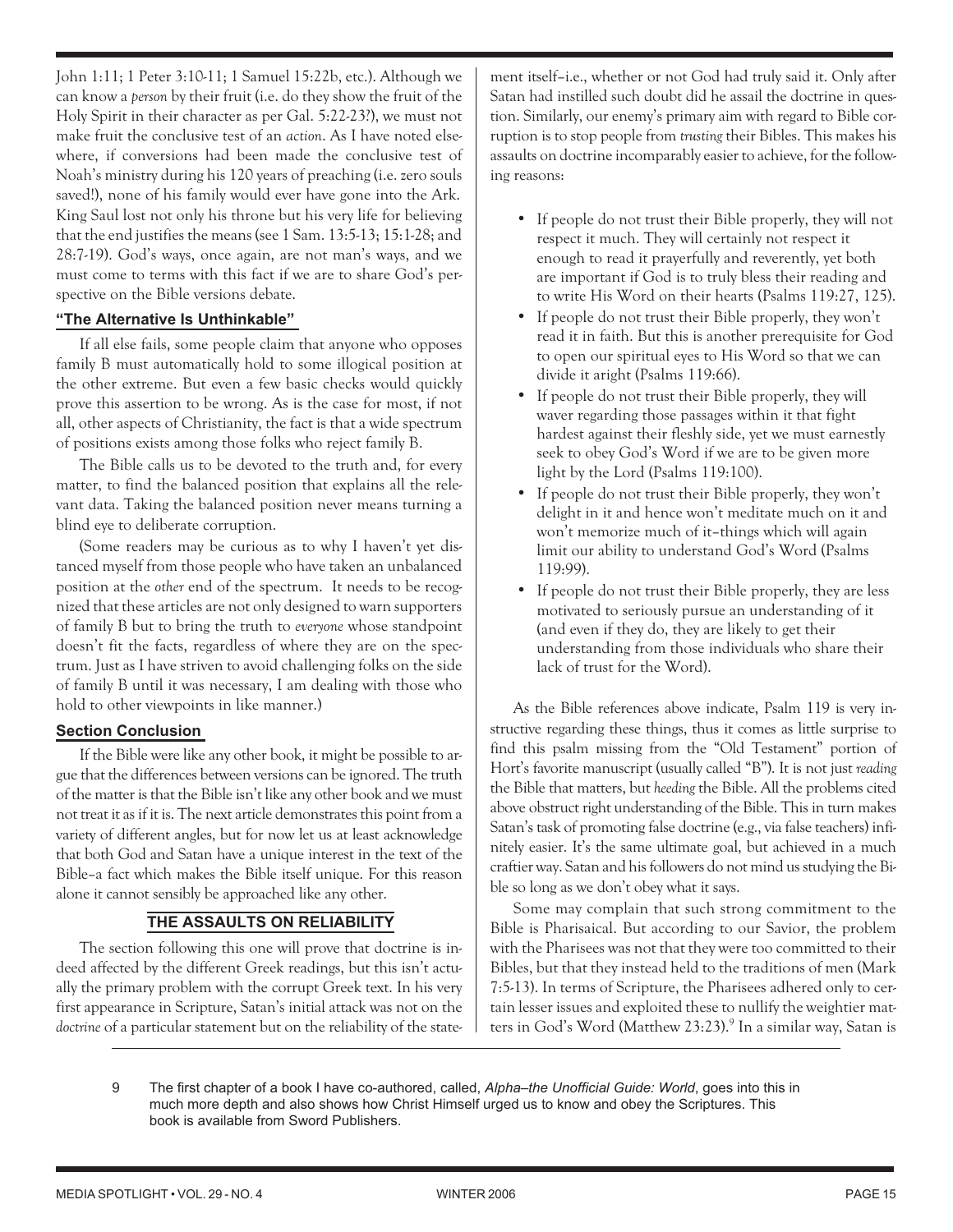quite content for people to read the Bible if they don't fully believe what they are reading. That way, they can pick and choose which bits to accept. Unfortunately, this will frequently mean they accept those bits with which their fallen nature is most comfortable. These parts are then used as an excuse to ignore the rest of the Bible–the very problem with the Pharisees. This arrangement has the benefit for Satan of making people appear to be sound Christians because they read their Bible.

Let's now see how false brothers create this distrust of Holy Scripture.

#### **Important Note**

In order to illustrate this problem, I need to identify some specific passages corrupted in family B. Since the members of that "family" vary so much between them, $^{10}$  I can't always refer to a particular verse being wrong across the entire group. I shall therefore move from comments about *family* B to instead focus on *manuscript* B. It is entirely reasonable to do so, since Manuscript B was Hort's overwhelming first choice. According to him, even when "[Manuscript] B stands quite **alone**, its readings must **NEVER** be lightly rejected."11

From now on in this series of articles, all references merely to "B" pertain to the single manuscript of that name. Students of this subject often refer to that document as "**Codex B**", and I shall sometimes do likewise. (The word "codex" usually just denotes that the manuscript exists in book form rather than as a scroll.)

# **Contradicts Truth**

To weaken faith in God's Word, Hort's favorite manuscript casts doubt on the verbal inspiration of the Bible in a range of ways. We will need to look at several of these, but the particular issue I cover in this section is the way in which manuscript B places definite contradictions into the text. Manuscript B not only contradicts family A, but it also contradicts itself. It even contradicts reality.

A powerful way to damage faith in Holy Writ (and seriously impair our ability to convince others of its trustworthiness) is by introducing numerous logical impossibilities into the text. Codex B does exactly this. As oth-

ers have noted, it incorporates "plain errors of fact and contradictions such that any claim that the New Testament is divinely inspired becomes relative … **If the authority of the New Testament is undermined, all its teachings are likewise affected.**"12 Burgon was aware of this danger and was therefore alert to any "readings which are grammatically, logically, geographically, or scientifically impossible."13 Quite a number of examples could be given, $14$  but for space I have limited myself to



FENTON J.A. HORT

eight here–four of which I have placed in a footnote–which should prove adequate to make the point.<sup>15</sup>

(Obviously, *grammatical* impossibilities are usually, although not always, removed during translation, so I have not cited any of these in this article, but they nevertheless help to demonstrate further the unreliability of B as a source. For specific examples, see this footnote. $^{16}$ )

- B states, in Luke 4:44, that Jesus was in Judea when, according to verses 14 and 31 (as well as the parallel passage in Mark 1:35-39), He was not in Judea at all but in *Galilee*.
- B pretends, in 1 Corinthians 5:1, that no Gentile (i.e., pagan) man ever fornicates with his father's wife, yet this type of fornication patently does sometimes occur within the Gentile world.
- 10 As we discovered in Part 2a, family B is not really a family. Rather, it is a compilation of products from different sections of the false church.
- 11 Quoted in Miller, *op. cit*., p. 44.
- 12 Pickering, as quoted in Green, *op. cit*., p. 556. Pickering was specifically addressing here a Greek text called "UBS<sup>3</sup>" but the Westcott and Hort revision "was taken as the basis" for the UBS Greek–and this revision, as we have already seen, was founded on manuscript B.
- 13 Wilbur Norman Pickering, *Contribution of John William Burgon to New Testament Textual Criticism*, (A Thesis Presented to the Faculty of the Department of New Testament Literature and Exegesis, Dallas Theological Seminary, May 1968), p. 84.
- 14 Pickering, quoted in Green, *op. cit*., p. 569.
- 15 Other logically impossible readings in Codex B include: **John 18:24** (Annas couldn't send Jesus to Caiaphas *then*, since it is clear from Matthew 26:57-58 that Peter did his denying at Caiaphas' house, and from Luke 22:61 that Jesus was *already there*); **John 6:11** (according to Matthew 14:19, Mark 6:41, and Luke 9:16 the *disciples* did the distributing, not Jesus Himself); **Matthew 11:19** (wisdom is justified by her *children*, as Luke 7:35 declares, but replacing "children" with "deeds" or "works" results in a nonsensical statement); and **Mark 1:2** (the words in the second half of that verse are from Malachi (i.e., 3:1) not from Isaiah).
- 16 For details of further impossible readings in B, including a number of grammatically impossible ones, see Green, *op. cit.*, pp. 557-567, or Miller, *op. cit.,* pp. 27-29, 57-59.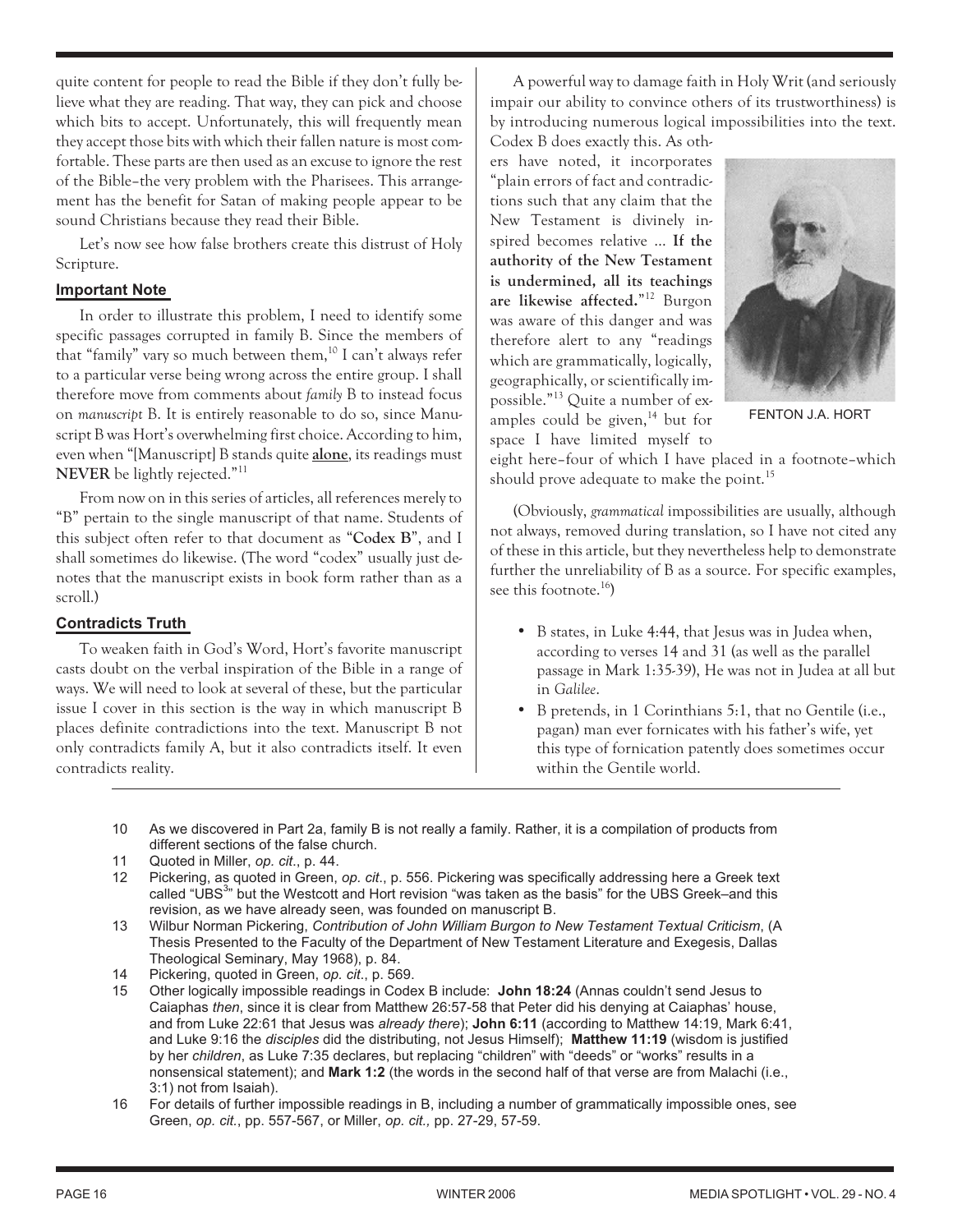$\bullet$  B claims, in Matthew 14:30,<sup>17</sup> that it is possible to see wind itself (rather than merely the *strength* of a wind). A person can obviously see particles carried by the wind, but wind itself is just a force, not an object, and forces cannot be seen.

•

 B insists, in Matthew 10:10, that the Lord Jesus told His disciples not to take any staffs at all with them (rather than merely telling them not to take *multiple* staffs), but this would fly directly in the face of the parallel passage in Mark 6:8 which says they were to take *nothing but* a staff!

Pickering rightly observes, "the effect of [all] these [contradictions] … is cumulative. It may be possible to circumvent [some] … of them, but with each attempted circumvention the strain on our credulity increases many-fold."18 This all serves to promote doubt in the authority of Scripture which results in the problems described earlier. (As readers may recall, the previous article noted that some people ask, "How do you explain the presence of such a strange reading if it isn't authentic?" The answer is that such readings are from false brothers, since they make it much harder to have faith in the inspiration of the Bible and they thus play into our enemy's hands.)

As an aside, please don't imagine that textual critics necessarily avoid these problems with Codex B. That document is still central to modern followers of Hort's basic principles, and every single one of the verse corruptions listed in this article has found its way into more than one Bible version sold today.

# **Contradicts Family A With Opposite Readings**

Readings in Codex B not only disagree with family A on a huge number of occasions, but the differences in a given passage are even mutually exclusive at times. We will see some instances in a moment. This, too, is a situation which damages faith in the Bible, as well as causing confusion generally. Imagine a young Christian buying two different Bible versions in order to compare readings so as to get a deeper grasp of the Scriptures, only to discover that these readings irreconcilably disagree with each other. Will this not cause real doubt about the degree of inspiration of the Bible?

To illustrate the point, here are four examples of blatant contradiction. Again, four more are provided in the footnotes.<sup>19</sup>

• In Colossians 2:18, family A refers to things a man has "**not** seen," whereas Codex B says, "he **has** seen" them.  In Romans 4:19, the traditional text says that Abraham did not consider his body when it came to the promise of siring a child, whereas B says he did, indeed, face the state of his body.

•

- In Colossians 4:15, family A mentions "**his** house" whereas Codex B claims the passage should refer to "**her** house."
- In Luke 14:5 the traditional text uses the phrase, "an ass or an ox" but the word "ass" is eccentrically replaced in B with the word "**son.**"

(Incidentally, if the reader is wondering whether it might not be family A that is in error, it should be noted that it is often plain that Codex B is the text in the wrong–either because the reading it gives upsets the grammar (e.g., the tense or gender), or because it is the only known manuscript in the world to give the reading in question.

# **Contradicts Family A With Major Deletions**

Additionally, there are the colossal number of occasions when sections of text are simply omitted in Family B. These omissions sometimes involve the loss of entire verses. Hort's rule that "the shorter reading is to be preferred" means that, if the whole verse is missing, it inevitably qualifies as the shortest reading and therefore gets preferred. Imagine a group of believers trying to have a Bible study where each attendee has to read one verse in turn from any of the dozens of passages in the "New Testament" where a whole verse has disappeared. Let's say your group is reading the twelve verses between Mark 9:38 and the end of the chapter. You get to verse 44 only to find that the person supposed to be reading that verse doesn't have it in their Bible. You manage to recover from this, only to find the same thing happening just two verses later. Consider the doubt about the purity of God's Word which results from this sort of situation.

Although certain English translations which exhibit omissions (plus other contradictions) don't have *whole* verses missing, that's not the point. The point is that Codex B is so patently unsound that Bible translators shouldn't rely on it at all, any more than they should the Gnostic "gospels." Indeed, if the translators of such Bibles think the verses omitted by B ought to be present then that itself should cause these people a good deal of doubt about B as a healthy source. On the other hand, if these translators don't believe the verses are original then they should have the courage of their convictions and remove them from the text altogether. Either way they are showing themselves to be un-

- 17 This reading was the product of a "corrector" of B, but was still taken as the true reading by Westcott and Hort.
- 18 Quoted in Green, *op. cit.*, p. 562. (See also page 559 of that document.)
- 19 Other discrepancies between family A and Codex B that are very hard to reconcile include: **Acts 13:42** (was it the Jews, or actually Barnabus and Paul, who were leaving?); **1 John 5:18** (who is being kept, and who does the keeping?); **Matthew 5:22** (the qualifier "without a cause" makes a vast difference); and **Romans 10:9** (confessing the Lord Jesus obviously involves rather more than just saying the words "Jesus is Lord" as 2 Corinthians 11:4 shows).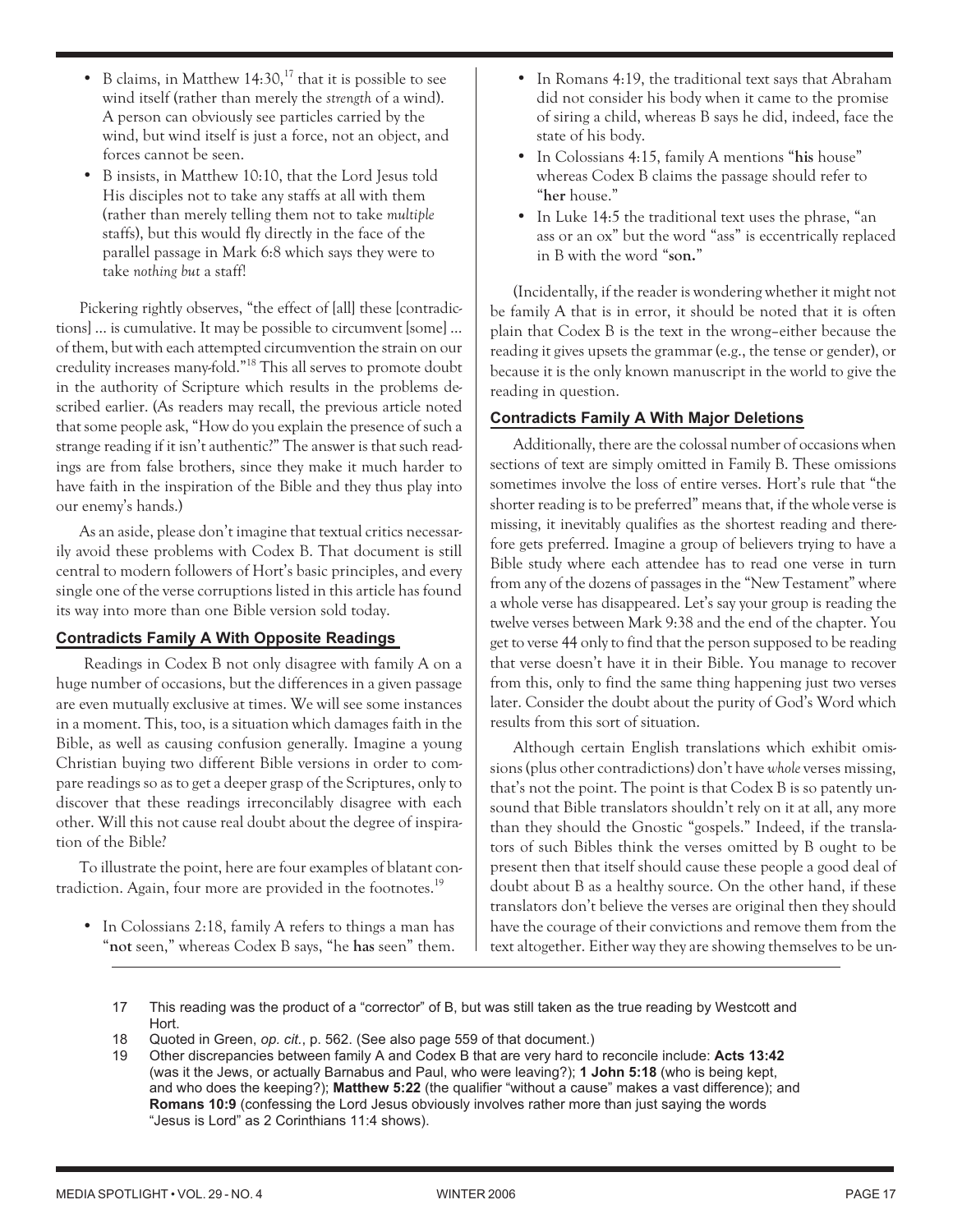wise. (Note that these translators are often inconsistent in that they don't remove whole verses, but they seem happy to remove large parts of verses. This is an illogical approach though, since the Bible was not originally separated into verses. Verse numbering began only as late as 1551 when Stephanus used it. Furthermore, some deletions within verses are longer than whole verses which are retained! For instance, Luke 23:17 is only ten words long but is kept in because it is a whole "verse," whereas 1 Peter 4:14 suffers a deletion of fourteen words in a row. According to this arbitrary rule, the latter passage would have been retained in the Bible had Stephanus made a slightly different choice here and given these fourteen words their own verse.)

Just a few of the verses missing wholesale from B are: Matthew 17:21; 23:14; Mark 15:28; Luke 17:36; 23:17; John 5:4; Acts 24:7; 28:29; and Romans 16:24. I'm not insisting such verses have any *direct* doctrinal impact (although other deleted verses certainly do, including Matthew 18:11; Mark 11:26; Acts 8:37; and both of the Mark 9 verses cited earlier). What I am saying is that it is very disconcerting for a Christian to find an entire verse missing from their supposedly infallible Bible and that this inevitably impoverishes their faith in God's Word. Even if a translation incorporates the verses left out of the underlying Greek, such versions often include footnotes worded in such a way as to cast serious doubt on the passage and to make people ask, "If this verse was part of English Bibles for hundreds of years but actually shouldn't have been included, what guarantee is there that my more recent version doesn't have some extraneous material in it?" The full significance of this will be revealed shortly.

Alongside the disappearance of whole "verses," there are numerous occasions when substantial *parts* of a verse are omitted. For instance, see Matthew 20:16 (seven words); Mark 6:11 (fifteen words); Luke 8:43 (six words); and Acts 18:21 (eleven words). Deletions can be conspicuous for reasons other than just length though. See for example Galatians 5:21 (loss of the word "murders"!); and 1 Peter 1:22 (two deletions in one verse, i.e., loss of "through the Spirit," and loss of "pure" from the phrase, "pure heart"). Once again, I'm not requiring the reader to suppose that all such deletions have a direct effect on doctrine (although, again, some patently do, such as those from Matthew 5:44; Mark 9:45; Acts 15:24; and Romans 14:6). I simply ask the reader to recognize that it could weaken a Christian's faith in his Bible if he compared translations based on these two different Greek texts and found such big discrepancies.

If a person has been brought up for years with a sound Bible, then he may be able to mentally "fill in the gaps." But what about someone who hasn't had the benefit of such a background? Even if a man decides his own version is reliable, he is bound to conclude that some brothers (to whom he may one day need to entrust his life) are using corrupt Bibles. Won't he question the wisdom of a fellowship that happily accepts multiple versions which exhibit such large numbers of contradictory readings? At the very least, won't he be confused? If he supposes God is happy for His people to use such diverse Bibles, won't this again detract from faith in the verbal and plenary inspiration of Scripture that we discussed in Part 1?

# **Could It "B"?**

In case any readers are still entertaining the thought that it might be family A in the wrong and that Codex B has the correct readings after all, please remember the multifarious reasons offered in Part 2a for discounting this possibility. Please also consider the following:

(a) One can be confident that B is at fault, because its shorter readings frequently make the Greek grammatically or logically inconsistent. For instance, the "stirring" of the water in John 5:7 no longer makes much sense given the deletion of verse 4.

(b) If Codex B is sound then most other Greek manuscripts contain a very considerable number of additions. But, in practice, additions to the text would be rare in these MS families. While it is true that a mere *heretic* might add to the text, an actual *false brother* would normally be far too subtle to do that because addition is much more conspicuous than deletion. A true Christian would only ever add to the original text accidentally. (What's more, these accidents would invariably only ever happen as a result of re-reading a similar-looking piece of text in the immediate vicinity of the passage being copied (this is called "dittography"). Certainly there are other ways in which text can accidentally be inserted into a MS, but they all imply a reckless copying procedure–and hence the product, at some point or another, of people who didn't venerate God's Word and whose work is therefore unreliable.)<sup>20</sup>

(c) Although too large for most modern translators to be prepared to remove, nevertheless Hort's two favorite manuscripts are alone in omitting the twelve verses comprising Mark 16:9-20, yet Burgon was able to fill an entire book with evidence that this passage was part of the original text and should thus be present. His arguments have never been answered.<sup>21</sup> (These same two manuscripts, "Aleph" and "B," also omit a second batch of twelve consecutive verses. This deletion occurs between John 7:53 and 8:11 and causes a breakdown in the logic of the Greek.<sup>22</sup>) Note also that B is sometimes not even joined by Aleph in losing the sections of text I listed earlier.<sup>23</sup>

(d) There are many other problems with B. These include omissions (such as occur in its version of the books of Samuel) and deliberate corruptions (such as those in its appalling rendition of the book of Job). To top it all off, "bad spelling … is **constant** in [B]."24 Together these things strongly suggest this codex to be the product of people who did not cherish Holy Writ and whose work is therefore not to be trusted.

(e) While employing a number of arguments, Part 2a could be said to have shown just *one* way of approaching the question of which Greek family is sound. If any reader doesn't accept the conclusions given in that article, please be aware that there are at least three *other* ways by which one can approach this issue – *and they all lead to the same result already seen*. I plan to look at these in future articles. (Supporters of family A who feel I have omitted vital aspects of this issue should find them dealt with there.)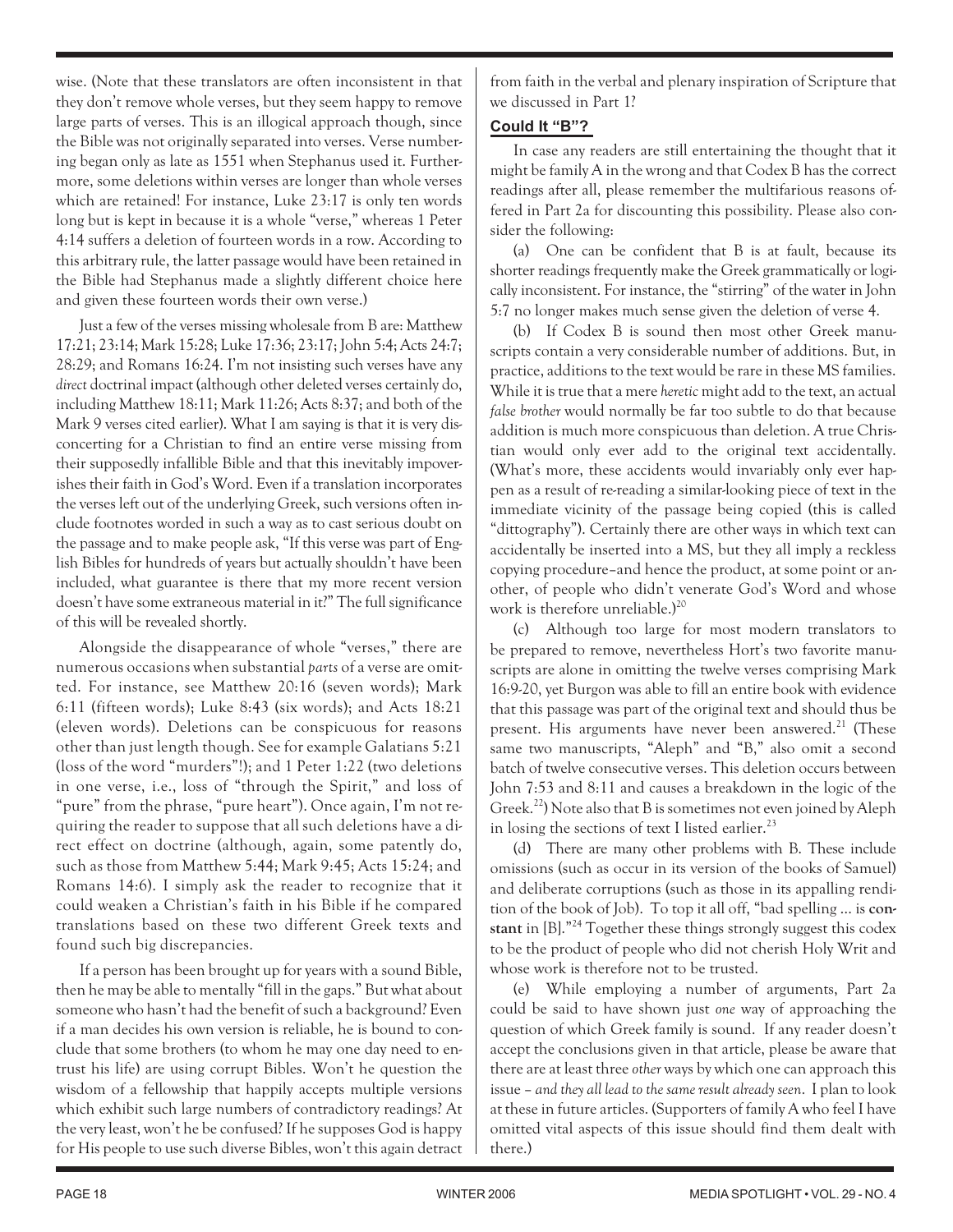# **Section Conclusion**

Satan's primary goal, then, is to weaken our faith in Holy Writ. Some readers may think the above material would not do much damage. They need to bear in mind a few things though. Firstly, there are yet other entire facets of Codex B which undermine faith in God's Word but which we haven't even touched on. (I plan to cover two such in Part 3.) Beyond this, the world today–through our schools and media among other outlets–regularly offers us fake "reasons" to doubt the reliability of the Bible. Satan's offensive against the inspiration of Scripture goes well beyond corrupting the text itself. He is forever looking for ways to cause us to question the contents of the Bible–e.g., the miracles recorded there. What I am saying is that, alongside these other lines of attack, the changes I have thus far listed in this article can easily act as the straw that breaks the camel's back and lead Christians to deny the verbal and plenary inspiration of their Bibles with all the attendant damage this does to their spiritual walk in Christ.

To top it all off, B makes various alterations to Scripture which directly assist the work of Bible corruptors and also directly help to conceal the necessity of pursuing right doctrine. The most blatant instance is the complete removal of Psalm 119 and its 176 verses extolling God's Word. Of course this psalm is not removed from English translations–because no one would buy a copy which excluded it. But again, that is not the issue here. At this stage I am simply pointing out that B is such a debased document as to be totally untrustworthy as a guide to any readings. Besides, there are other such instances in B which do appear in English Bibles sold today:

- The fact that some scribes are thoroughly opposed to God's Word is obscured by their disappearance from both Matthew 26:3 and Luke 11:44.
- Even if we learn that someone we know has sinned against God by corrupting His Word, alterations to Matthew 6:15 & 18:35 (both of which originally

referred to *trespasses against us* but can now be read as including heresy, etc.) mean we are obliged to treat this news much less seriously than we should.

- Likewise, the alterations to 1 John 3:14b (loss of "brother"); Matthew 5:22 (loss of "without a cause"); and 1 John 4:19 (loss of reference to God) all allow the work of false brothers and their foolish supporters to continue more easily.
- We need wisdom, but *God's* wisdom rather than man's. The removal of the word "man's" from the phrase "man's wisdom" in 1 Corinthians 2:4 helps false teachers to claim that the wisdom God has supplied for us in His Word is not as important as it really is. Similarly, we need to "obey the **truth**," but B has deleted this fact from Galatians 3:1.

Perhaps the most egregious change is made in Luke 4:4. It ought to read, "man shall not live by bread alone, **but by every word of God**," except the emboldened section has gone from B!

Before we have even started to get into the doctrinal aspect of the corruptions, surely it is already obvious that it is simply wrong to claim we can safely ignore the differences between the Greek texts used by translators.

The next section will at last begin our review of the doctrinal impact caused by the differences in the Greek.

(In case the reader is wondering why I have waited so long to come to the doctrinal side of matters, my reasoning has been two-fold: Firstly there were other issues that also needed covering and I didn't want to run the unnecessary risk of losing readers who hold to the doctrinal errors promoted in Codex B before I had to. Secondly, until I had adequately exposed the depth of B's problems, all talk of doctrine could have been misconstrued as a circular argument−i.e., that I was simply supporting those MSS which support my personal doctrinal outlook. There is an added bonus to the approach I have used. Namely, once B has

- 20 It is often claimed, for instance, that marginal notes could easily find themselves inserted into the main text by later copyists. However, any decent copyist who was in any doubt about a reading would simply check another source. Similarly, it is obviously true that scribes get tired and that tiredness can lead to mistakes, but any copyist who truly cared about Holy Scripture would compensate for their fatigue by being twice as careful–just as any sensible driver who is tired will drive with extra diligence. It is also evident that harmonization of texts was hardly a "common activity," since there exist a very large number of passages in the "New Testament" which make obvious candidates for annotation in one way or another for the sake of easier understanding but which apparently passed by all these supposed multitudes of interpolators and harmonizers.
- 21 For more details see Green, *op. cit*., pp. 564-565.
- 22 For a fuller analysis of this, see Pickering, quoted in Green, *op. cit*., pp. 566-567.
- 23 If any reader thinks *Aleph* to be a sound text, they need to explain away the points made in Part 2a. They also need to recall that Aleph was Hort's second favorite text. "The text of Westcott and Hort is practically the text of **Aleph and B**" [Herman C. Hoskier*, Codex B and its Allies–a Study and an Indictment*, as quoted in David Otis Fuller, *Which Bible?* (Grand Rapids International Publications, 1990), p. 136]. Hort himself said, "**no** readings of Aleph/B can safely be rejected absolutely" [B.F. Westcott and F.J.A. Hort, *Introduction to the New Testament in the Original Greek*, (1882), p. 225]. Finally, defenders of Aleph need to bear in mind that most of the corrupted verses mentioned in this article are also to be found in that MS–and that Aleph has further instances not found in B.
- 24 Miller, *op. cit*., p. 59; see also p. 56.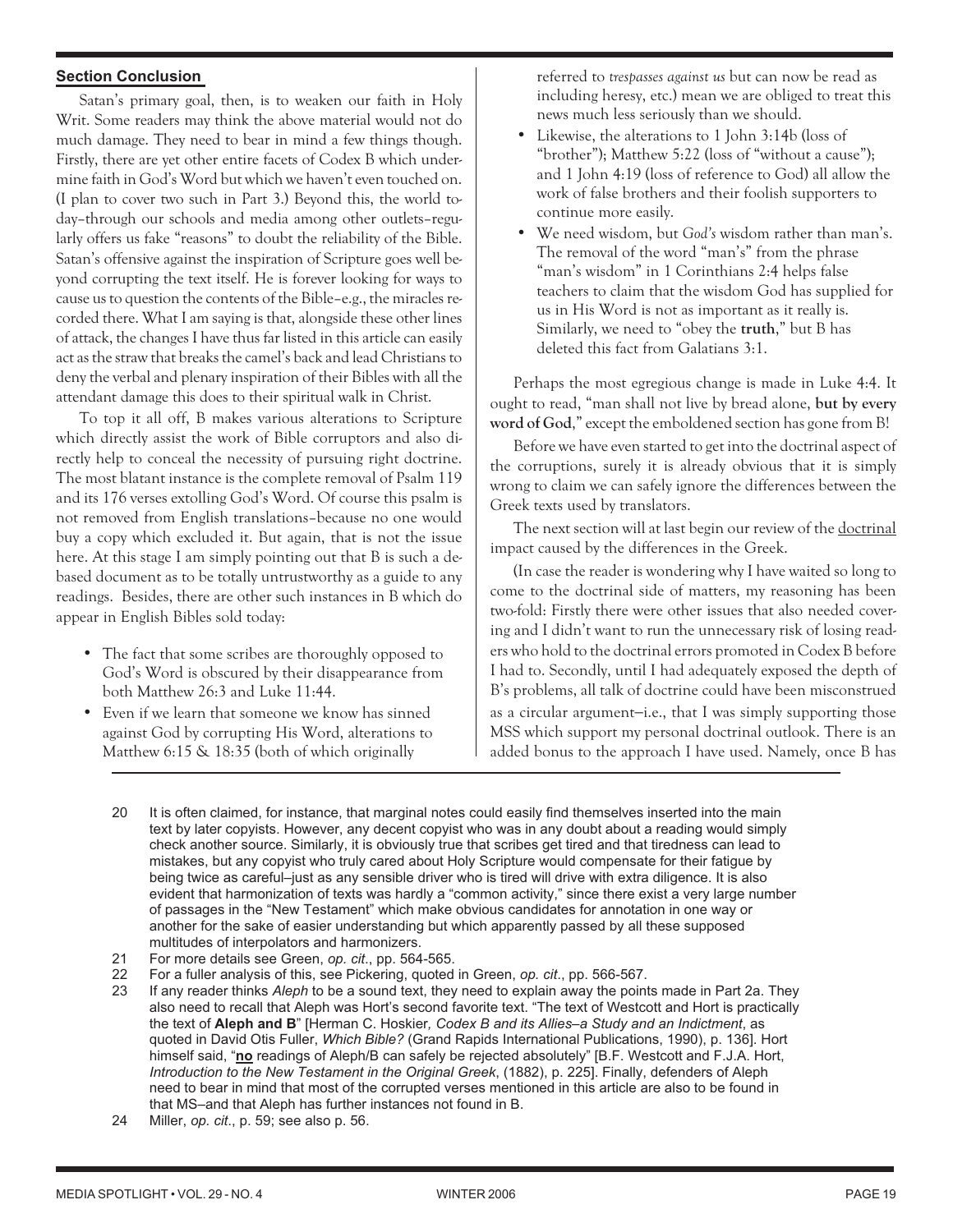been proved to be the Greek with the deliberate corruption, the most crucial aspects of the Gospel are swiftly confirmed to everyone, since they are the parts which the enemy of our souls had to attack the most in Scripture.)

# **THE ASSAULTS ON DOCTRINE**

Once false brothers have engendered doubts about the infallibility of the Bible itself, it takes only a relatively modest–and therefore inconspicuous–amount of corruption to raise doubts about the central doctrines of the Christian faith and to allow false teachers to neuter the gospel. Let's see the different methods the enemy uses to achieve this.

# **2 Or 3 Witnesses**

People often argue that, if a particular point is made somewhere in Scripture, it doesn't really matter if any additional occurrences of that same point have been lost. They claim we should tolerate the many problems with Bibles relying on family B because "you can always locate an alternative passage to support any given truth." In some people's eyes, as long as a teaching is given *somewhere* in the Bible then any additional mentions of the same teaching are apparently unimportant, if not completely redundant.

The first observation to make is that we are talking about the very Word of God, not just a letter to the *Times*. No part of God's Word is superfluous. A given statement in the Bible may need to be repeated for a variety of reasons.We noted several of these in the section entitled "Every Doctrine is Still Supportable." A further reason is that God has apparently ordained the principle that each doctrine can be established *only* if it has a minimum of *two* scriptural witnesses. Let's see some evidence for this. There is a rule in the Bible that, "In the mouth of *two or three* witnesses shall every word be established" (2 Corinthians 13:1). During His time on earth, the Lord Jesus stated, "the testimony of *two* men is true" (John 8:17b). He also said "in the mouth of *two or three* witnesses every word may be established" (Matthew 18:16b). Joseph explained that God gave Pharaoh his dream in two different forms "because the thing is *established* by God" (Genesis 41:32). For more evidence of this principle, see Acts 10:13-16; Revelation 11:3; or Matthew 26:42-45.

What this means is that we cannot definitively teach a given doctrine if our Bible doesn't contain at least two witnesses to it (i.e., two passages clearly making the point in question). I should clarify this. I am not talking about every last statement in the Bible. Not every fact is repeated in Holy Writ. But for every doctrinal point made in the Bible, there will always be at least one other passage having the *same spiritual significance*. (For two examples of that very truth in action, see Luke 13:1-5 and Acts 5:36-37.) D.A. Carson is one advocate of Codex B who endorses this principle. He writes, "[E]stablished doctrines are **never** based on just one verse.…**[D]octrine** is not based on just **one** verse"25 Therefore, if witnesses are removed from the Bible text such that only one remains, the doctrine will indeed still be supportable, but it won't be *establishable*, and its significance becomes debatable rather than something we know we must obey. (Why would God create such a rule? For a start it obviously makes life harder for false brothers and "false **witnesses**" (Deuteronomy 19:15-16) who would like to quietly insert lies into, or remove truths from, God's Word. However, I suggest it was also an elegant way of alerting those early assemblies which didn't possess the full canon of Scripture, or whose copy had accidentally lost a page, to their lack. I plan to mention a third advantage in a later article.)

The principle that we need at least two scriptures witnessing to a given matter in order to establish that matter is one of the main reasons why no Christian can afford to use Bibles based on family B, else he will regularly find the necessary second witness missing. For pages and pages of examples, see the book, *A Concordance of the Destruction of the Two and Three Witnesses in the Bible* by Les Garrett. (Not every entry in Garrett is present in Codex B, but many are, and every entry can certainly be found in modern English versions in use today.) Here is a cross-section of examples to start us off and to illustrate the sort of things I am talking about:

- Did Jesus "call … sinners **to repentance**"? The emboldened section is clearly important but has been removed from both Matthew 9:13 and Mark 2:17 in Codex B, so there is only one direct witness left.
- The phrase "gospel **of peace**" occurs only twice in the whole Bible, but just once in B (it is omitted from Romans 10:15).
- Christ suffered, but did He actually suffer "for *us*"? This question has implications, but one of the only two passages specifically saying He suffered for us has lost this crucial qualifier in Codex B (see 1 Peter 4:1).
- Did Jesus really ask the rhetorical question about every father, "if his son ask [for] bread will he give him a stone?" This passage appears twice in the Bible, but B removes it from one of those places (Luke 11:11) leaving only a solitary witness.
- Some people might reasonably suppose that the content of the Lord's prayer is of more than a little significance. The wording is given only twice in the Bible (Matthew 6:9-13 and Luke 11:2-4). Just take a look at the differences in Luke's version as given in Codex B. No longer does it mention God's will being done, and no longer does it include the request to "deliver us from evil." In fact, more than twenty words have been cut.

Someone who has been brought up under sound teaching, or raised with a sound Bible, may be able to compensate for some or all of these gaps, but what about those souls who do not have such a background?

25 Carson, *op. cit*., p. 65.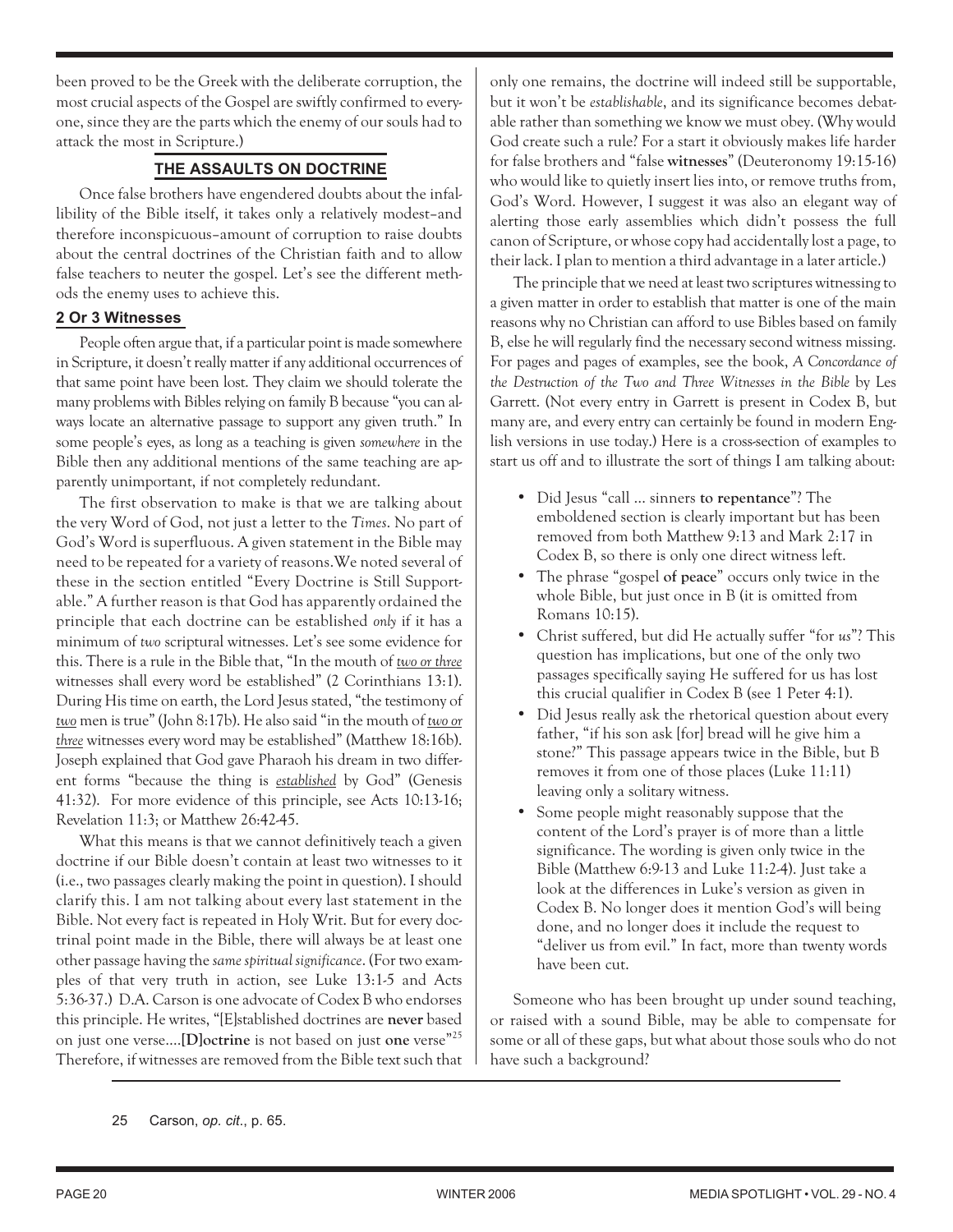(Please Note: Corruption of the second witness can be a problem even when the passage in question has no obvious impact doctrinally. If the passage occurs in one of the four Gospel accounts, and if it has an irrefutable parallel in another of the Gospels, the extra differences introduced by Codex B have the inevitable effect of causing further doubt in the reader's mind as to the reliability of Holy Writ. For example, the word "wife" has gone missing in both Matthew 19:29 and Mark 10:29 but has been allowed to remain in the parallel statement in Luke 18:29.)

Earlier I likened Satan's attack on the Bible to a knife through the heart. Sure enough, the enemy's main target, in terms of doctrinal corruption, is the heart of the Gospel. It goes without saying that the heart of the Gospel is the Lord Jesus Christ. The above list included two instances of our Savior's nature and ministry being injured. Here is a selection of further occasions, to show how wide-ranging the attacks are. (Again, more examples are available in the aforementioned book by Les Garrett.)

- Was Christ Mary's "**firstborn**" son? Regrettably, B removes this teaching from one of the two places it should occur (i.e. Matthew 1:25), but this question has major ramifications for the nature of our Lord, as Peter Johnston has eloquently explained.<sup>26</sup> The issue is directly related to the doctrine that Jesus Christ has "come **in the flesh**"–a doctrine that serves as the pivotal test of a false brother according to 1 John 4:2-3. Presumably this is the very reason Codex B drops this clause from verse 3! (You can easily "confess Jesus" without confessing that He has come *in the flesh*.)
- As a child, did Jesus grow "strong **in spirit**"? This too has serious implications for His nature, yet Codex B has taken it out of Luke 2:40, leaving only one clear witness to this truth.
- Was the Lord Jesus sent to "**heal the brokenhearted**"? This statement occurs only twice in the Bible, but it has been excised from one of those places (Luke 4:18) thanks to B, even though it appears in the middle of an "Old Testament" passage the Lord is quoting.
- Was Christ Jesus really "**numbered with the transgressors**"? Only two verses in the whole of Scripture make this specific statement, and Codex B has taken one of them away (Mark 15:28).

This "2 or 3 witnesses" issue may not impress every reader, but it is clearly a problem–especially when we consider that it takes only a small amount of alteration to pervert the Gospel. One can ruin the Gospel just by adding a solitary extra teaching to it, which is why Paul and Barnabus needed to have such an enormous dispute with some men who tried to do that (Acts 15:1-2). Just a single change to the Gospel can turn it into "**another**[i.e., false] gospel" (Galatians 16; 2 Corinthians 11:4). This is undoubtedly one reason why God made it so plain that we are not to add or delete *any* words when it comes to Holy Scripture (a fact we discussed at some length in Part 1).

# **Remaining Witness Now Questionable**

Hort's theories lead to the conclusion that even the Greek text he himself published is significantly flawed (i.e., mankind is still very much in the process of restoring the original Greek as we find more evidence). Those Bibles translated by people who follow Hort equip false teachers to argue that the lone remaining witness for a given teaching in those Bibles is only present due to the original text still being in the process of reconstruction. By this means, such people can expunge some doctrines completely!

The problem doesn't stop there. Consider this matter alongside the doubts that people justifiably develop about the accuracy of the Bible as a result of all the physical, geographical or logical impossibilities in translations based on B. Then consider the additional doubts about the accuracy of the Bible that are induced by Hort's claim that textual accuracy attracted hardly any interest among early believers, and that the insertion of explanatory notes was common. Suddenly it can be argued that the lone surviving witness to a given teaching was an uninspired addition to the true text, and that the very fact it is a lone witness−when every matter must be established by at least *two or three* witnesses−means it is almost certainly not part of the true Bible.

Similarly, if a particular article of the faith has been removed from, say, fifty percent of the passages in which it should appear, then there is still a problem even if two or more witnesses remain. This is because, if a person is shown these differences between Bible versions but is taught that Codex B represents the better Greek, they will assume that someone inserted these "extra" entries as part of the creation of family A. This could easily lead such folks to wonder why someone was so keen to add this point into the Bible. Might they not then speculate that the occurrences which are still present in B were also additions, and thus conclude that the article of faith does not belong in the Bible at all? If, as B's fans assert, some Bibles have a whole extra twelve verses added in a row, it is easy to argue that the occasional single verse, or partial verse, has also been added to the Bible from time to time. $27$ 

- 26 Quoted in Green, *op. cit*., p. 330. (Please note, however, that I would not endorse everything in Green's writings.)
- 27 It is all very well for B's supporters to say that the number of passages in dispute between Greek texts is relatively small (although 5,600 doesn't seem terribly small to me), but unless a believer happens to know precisely *which* passages are in dispute then they are bound occasionally to wonder if a given passage is one of them, even if it isn't.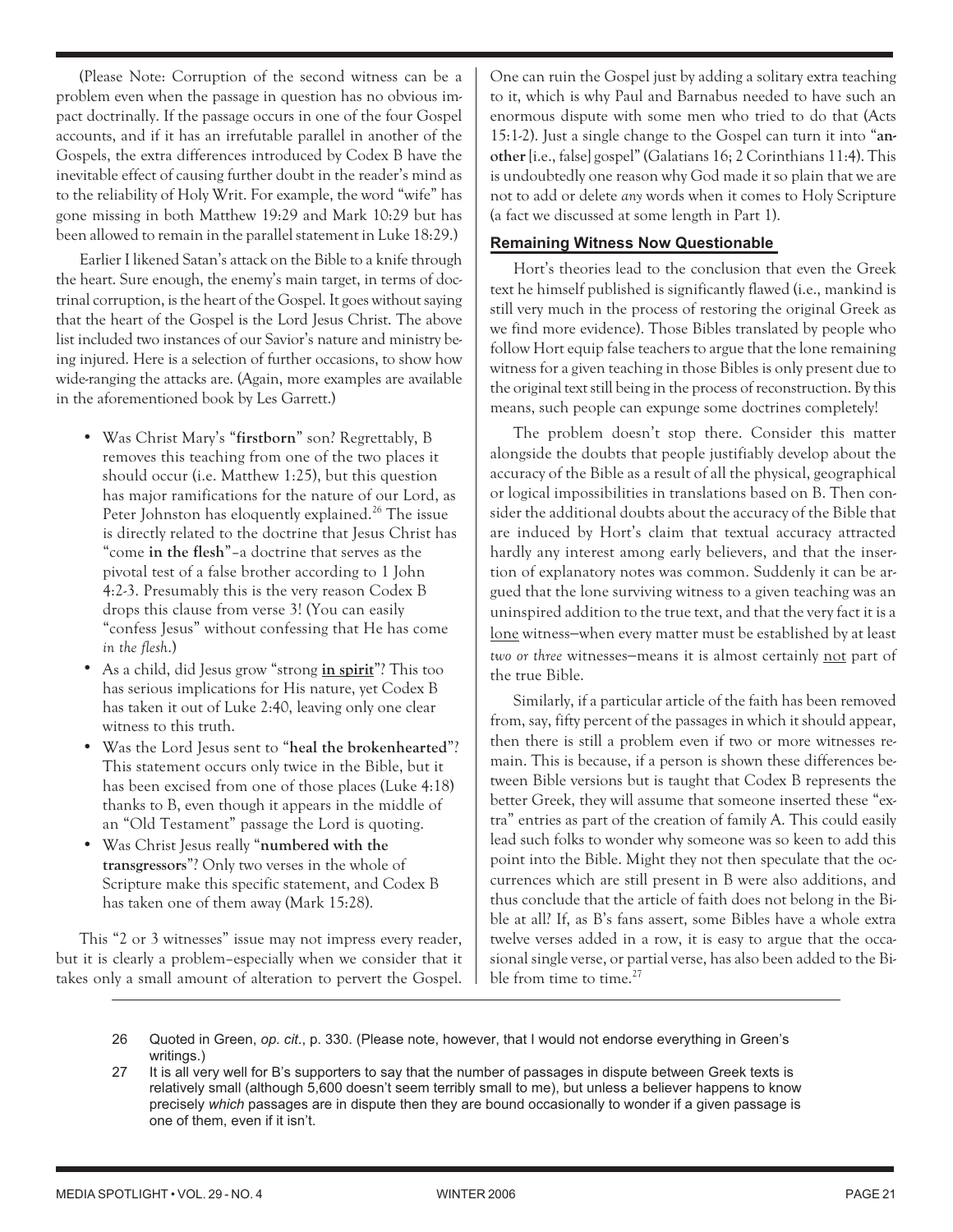The issue of fasting is quite a striking example. The assaults on this important aspect of Christian practice are copious. For instance, did Christ teach that "prayer **and fasting**" was required by the disciples in order for them to be able to cast out the more powerful devils? In Codex B this point has been removed from both of the only two times it is made (i.e., Mark 9:29 and Matthew 17:21). Was Cornelius fasting when God told him to send for Peter? The reference to this has been deleted from Acts 10:30. According to 1 Corinthians 7:5, should married couples set aside times to devote themselves to prayer and *fasting*? Not if one reads Codex B. If a believer is presented with many differences on a single topic, will this not lead to confusion at best?

# **Ambiguities**

Having brought into question key aspects of the faith, it would appear the enemy's next task is to see if he can surreptitiously change any verses so that they become ambiguous in such a way that they can be exploited to outrightly *deny* key aspects of the faith. Just one verse per doctrine can be enough, because if people don't know their Bible (as a result of the enemy's prior attacks on its reliability) then that's all a false or heretical teacher needs. Such teachers can then promote the wrong interpretation of these ambiguous passages–not least by claiming that the "changes" taking these verses in the direction of family A were themselves corruptions perpetrated by individuals who produced a "vile" Greek (as Hort described it) and whose work is therefore deeply suspect.

Here are just four of the many Bible passages now made dangerously ambiguous in B. (I have added an extra four in the footnotes, but it would not have been difficult to supply a large number more.<sup>28</sup>)

- Hebrews 1:3 declares that Jesus "purged **our** sins," but Codex B removes the word "our" here–thus enabling heretics to teach that Jesus had His own sins to purge. Similarly, Matthew 27:24 no longer has Pontius Pilate describing Jesus as "this **just** person."29
- John 6:47 quotes the Lord Jesus saying we have everlasting life if we believe on Him. The removal of this condition helps false teachers convince people that every person of "faith" has everlasting life no matter who (or what!) they have faith in.
- Luke 12:31 tells us we should "seek the kingdom **of God**," but B omits "of God," thereby allowing people to apply this verse to an earthly kingdom that will be established before Christ's return. (Matthew 6:33 suffers a very similar fate.)

• Matthew 6 verses 4, 6 and 18 teach that if we act in secret when we pray, or when we fast, or give to the poor, God shall reward us "**openly**." By removing the word "openly" on all three occasions, Codex B equips false brothers to claim they have done these good deeds but that their reward is invisible to anyone else because it was given secretly.

In my experience, Christians often have to sit through sermons for which the chosen text is just a solitary verse. If that verse has been emasculated or otherwise corrupted so that it is hard to interpret rightly, the entire sermon may end up being one long deception. Also, what happens if a sound teacher gives a talk which relies on one or more verses that have been corrupted in the Bible versions used by many of the folks present at a meeting? Won't he look foolish? Indeed, might not his scope for bringing valuable teachings in the future be eroded by such a thing? Why should he have to waste time checking lots of corrupt versions? (I am just grateful to God that this scenario hasn't happened to me yet, as far as I am aware.)

# **Interconnections**

•

Even if a corruption to a reading appears very minor, it is most likely that the verse is knitted to other parts of Scripture and that we will cause an unraveling of this if we are not careful. As noted in Part 1, the Bible is multi-layered. Some spiritual truths are supported by an interrelationship between two or more passages that may not necessarily appear closely connected at first glance. Passages can be linked in a variety of ways, and if Satan can break some of the more important links for a given teaching then he has once again weakened the force of that teaching. By their very nature, low-key links can often seem arguable, and I don't want to be controversial if I don't have to be, so I shall illustrate my point here with an indisputable connection,*viz*., the way Codex B removes the passage commencing "that it might be fulfilled which was spoken by the prophet" in Matthew 27:35 which God placed into the Bible to help connect the crucifixion with Psalm 22 (cf v18).

# **Combination**

Christians need to be prepared to put their very lives on the line for the sake of the truth. For this reason they need to have an unshakeable faith built on firm foundations. Just as a house depends on the solidity of its constituent parts, and depends on these parts being held together securely, so the constituent teachings of our faith need to be solid and properly connected. Our enemy doesn't try to remove whole beams from the house, for that would be evident to all. Instead he enfeebles them and damages their joints.

- 28 Other verses made unhealthily ambiguous by Codex B include: **Matthew 26:28** (was our Lord instituting the *new* Covenant here? This ambiguity is perpetuated in Mark 14:24); **1 Peter 2:21** (didn't Christ suffer for Peter too?); **1 John 4:19** (should we love men as much as we love God?); and **Romans 15:19** (*which* "Spirit" is in view? Cf 2 Corinthians 11:4).
- 29 The alteration to 1 Peter 4:1 we looked at earlier is an even more disquieting instance.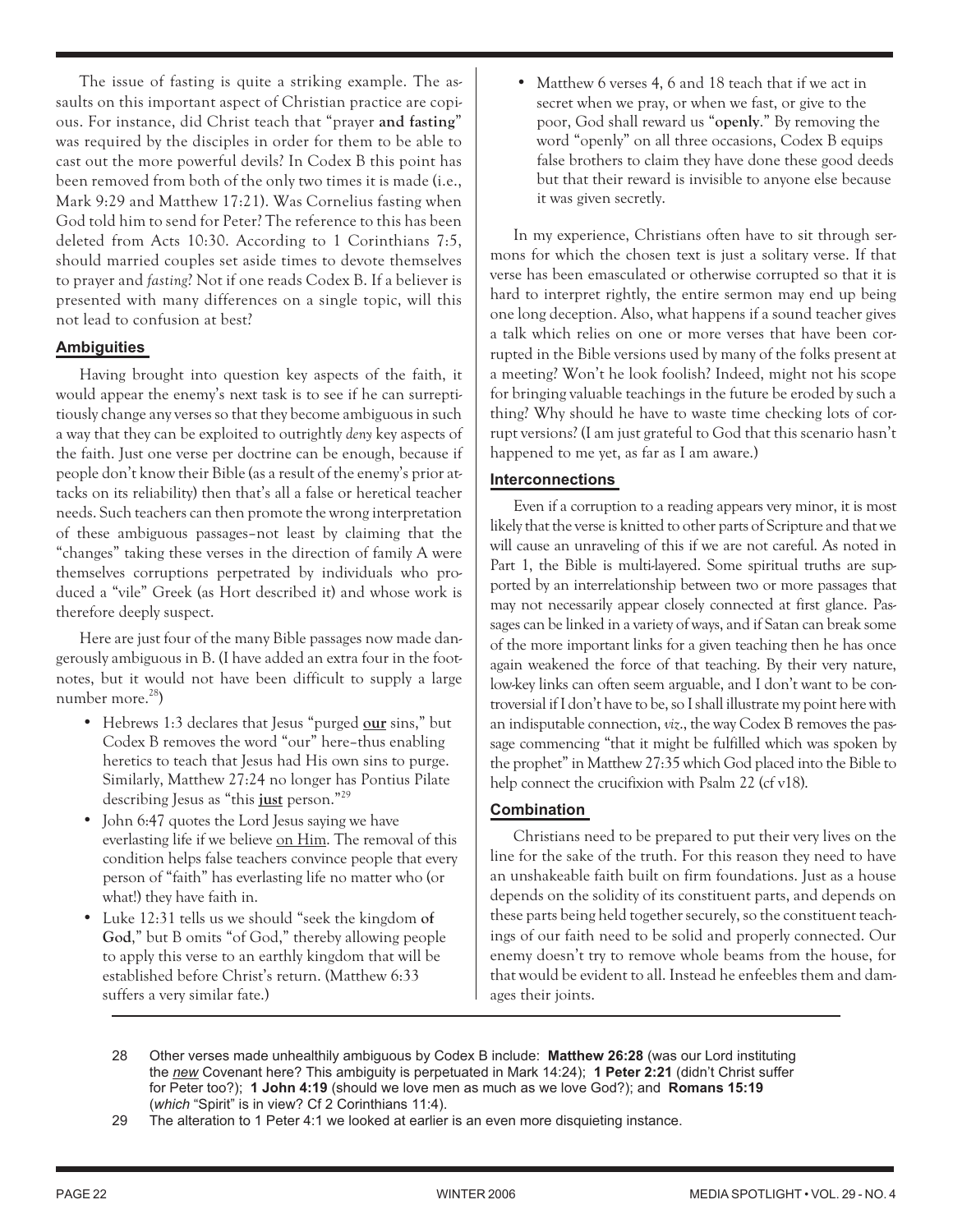As Hort admitted, per our citation in the opening section of this article, it is in the *combination* of changes where the impact lies. When we consider the combination of different types of attack, we can finally recognize the true gravity of the situation. Some of the constituent parts of the house have had their "two or three witnesses" reduced to one; others have had a substantial proportion of their infrastructure eroded, even if this still leaves two surviving witnesses. Other parts have been badly weakened by being made ambiguous. And in other cases the interconnections, or joints, holding everything together have been severed.

Hort's colleague Westcott confirmed as much when he said, "The value of the revision is most clearly seen when the student considers together a **considerable group** of passages, which bear upon some article of faith. The **accumulation** of small details then produces the **full effect**."30 Crucial teachings suffer multiple wounds which inevitably harm them materially.

Again, Satan's focus is on the core of the Gospel, the Lord Jesus Christ. Like termites which have eaten away at the fabric of a house, Satan has scuttled unnoticed into God's Word and chewed away at the truth about our glorious Redeemer. Key aspects of His nature and incarnation are undermined, including His virgin birth, His resurrection, and His lordship. Just consider His ascension. This has been weakened, for instance, by the removal of the last twelve verses of Mark (which include the statement that our Lord was "received up into heaven") and by distorting John 3:13 (which no longer says He is currently "in heaven"). (We will expose even more of Satan's attacks on the Lord Jesus in a later article.) Instead of the true Rock on which to build our house, the enemy gives us sand.

# **The Final Nail**

What I have said thus far should be worrying enough for any true believer. But there is yet another issue to factor in. As I explain in my short series of articles entitled *Beware False Balances*, God seems to test our love for the truth by sometimes putting a verse in Scripture which, if not interpreted in the light of the rest of the Bible, appears on the surface to point *away* from the truth. Indeed, I have yet to find a doctrine which *cannot* superficially be questioned (or even denied) by at least one verse. (I realize this will be a radical teaching to some, so I beg readers who doubt it to remember that God promises to send a strong delusion upon those who do not believe the truth "that they should **believe a lie**" [2 Thessalonians 2:11-12]. I also encourage such readers to check out the relevant articles in the "Rubies" section of the bayith.org website.) If most doctrines do indeed have a verse in God's pure Word which, on the surface, negates that doctrine, the true implications of the enemy's corruption of Holy Scripture becomes even more chilling. Even with a *sound* Greek text, God appears to have arranged things (in line with passages like Numbers 12:7-8; Matthew 13:13-15; and 1 Corinthians 1:19-20) such that we won't grasp His Word aright if we do not approach it in faith and meekness. In view of this, imagine how hard it must be to understand His Word properly when an *un*sound Greek text is in use.

#### **Section Conclusion**

Let me reiterate that these sections could have included numerous further examples. But even in the event that a believer does not pick up any wrong doctrine from their aberrant Bible, these corruptions give the impression that God is confused or that the Bible is not verbally inspired.

I should also make clear that there exists a whole set of verses which have been altered to the point that they can be used to *directly* contradict the Gospel, but which I have so far not mentioned at all. These verses either add extra requirements to the pure Gospel or question the most pivotal aspect of it. This matter is revisited in Part 3. It would not make sense to identify them before that point in case I lose readers who hold to these very errors. Many sincere people around the world believe these particular falsehoods. (They do so precisely because they have been taught via Bibles reliant on manuscripts like Codex B.)

The Bible text God gave us was in perfect balance, but the thousands of changes in B have demonstrably produced a false balance. God calls false balances an "**abomination**" (Proverbs 11:1), so what must He think of Codex B? The reader may protest that actual translations avoid the problems I have highlighted. In reality, two popular English translations available today suffer *all* the scores of specific corruptions I have identified here.

Let me close this section by posing one final question. Who among us will be prepared to stand before Almighty God on the last day and say, "Even though You faithfully supplied us with a trustworthy family of Greek MSS, I couldn't be bothered to take seriously the thousands of corruptions people made to it and I encouraged others to ignore them too"?

# **DON'T FOOTNOTES COVER THE ISSUE?**

Some people consider what I've written in this article to be a non-issue because they think Bibles based on the wrong Greek still offer the correct readings in the footnotes or margins, and that this makes everything fine. The first point to offer in response is that some Bible versions do not give such footnotes, but let us assume they all do. The next problem is that translations rarely include all six thousand or so differences, but let's again assume they all  $do.^{31}$ 

<sup>30</sup> Quoted in Jasper James Ray, *God Wrote Only One Bible*, (Eye Opener Publishers), p. 26, as quoted in Jeff Johnson, *Spiritual Deception in the Highest*, (e-book), chapter 21.

<sup>31</sup> For instance, many B-centered Bibles seem inconsistent in that they don't admit that they supply only half the family A rendering of Ephesians 5:30 (i.e., they omit the words "of his flesh, and of his bones").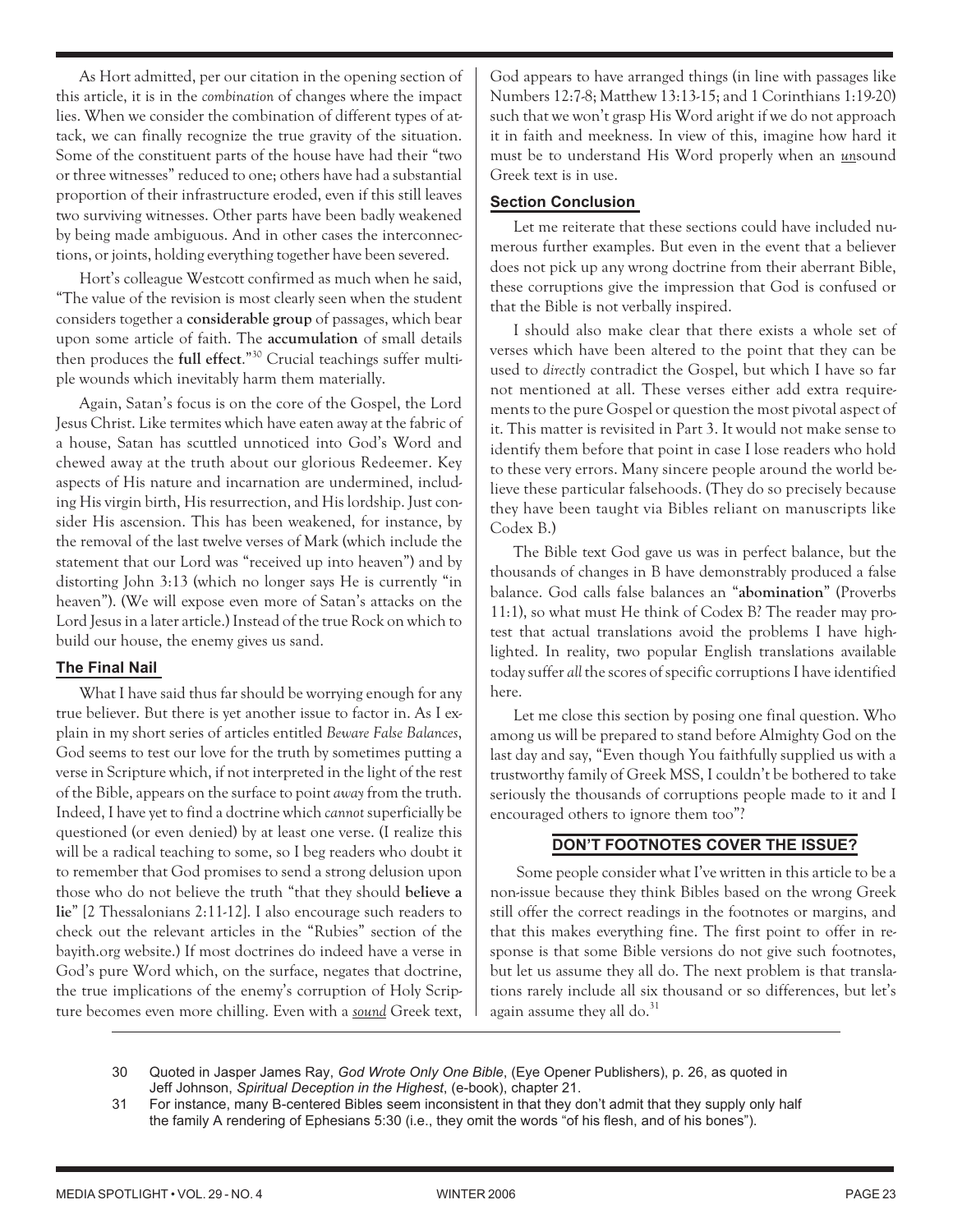Many people do not read the footnotes, but once again let us assume they all do. How many of us check (or remember) every relevant footnote every time we read a passage? Not many, I suspect, but let us assume we all do this too. The sad facts are these:

**(a)** Most of us are likely to trust the translators of our chosen Bible version to pick the right reading for the main text, and we will often thus reject the footnote variant.

**(b)** Even if we are not so trusting, the wording of these footnotes is typically extremely misleading in terms of guidance on which reading is the correct one. Frequently the translators either (i) **Give delusive data** (i.e., obscuring the true support for a given variant reading),<sup>32</sup> or else they (ii) Predetermine the issue (i.e., saying things such as, "later mss *insert*," thus prejudging the matter).<sup>33</sup>

**(c)** We cannot simply decide to accept all the footnote variants, because not all of them come from family A.

**(d)** Even if we somehow always manage to pick the correct reading, many of the God-ordained interconnections between passages are obscured when we have to mentally replace sections of the text with the proper wording from the footnotes.

Let's be generous and say that one person in every million could overcome all the above problems. Even if you or I are that one-in-a-million, we are still legitimizing our Bible version for the 999,999 in every million who can't. We are giving credibility to a Bible based on corrupted MSS, yet Holy Writ calls us to do all we reasonably can to avoid causing a brother to stumble (e.g., see 1) Corinthians 8:11).

Of course there is an even more fundamental problem with such footnotes. Specifically, they cause a lot of questions about the reliability–and hence the verbal inspiration–of Scripture. Page after page, they promote doubt about the true readings. (They even suggest that the translators themselves are unsure as to what is the correct reading.<sup>34</sup> After all, why would these people offer another reading if they were certain it was wrong?) In other words, these footnotes actually serve Satan's primary aim for the Bible! And besides, where do we draw the line down this slippery slope of compromise? The warning in 1 Corinthians 5:6-8 is very relevant here.

But again, this is all immaterial in a way. The question is, what does *God* think? Where does He ever teach that it is acceptable to relegate truths about Him and His Kingdom to mere footnotes while intentional corruptions are left in the main text of His Word?

(Please Note: It should be borne in mind that this article concentrates on the underlying Greek text. In other words, this article does not include the additional problems introduced by the use of the "dynamic equivalence" method of translation discussed in Part 1. Nor does the document you are reading include those problems caused by any unsound motives on the part of translators–a possibility we will need to investigate in Part 3. Neither of these extra sources of error is removed by supplying footnotes of alternate Greek readings.)

# **HOW DID IT HAPPEN?**

At this point, some readers will be asking themselves how Hort's approach ever won any converts at all, far less how it came to be accepted by the majority of the 1871 KJV revision committee. In the previous article we saw five reasons why this committee was poorly placed to challenge Hort's arguments and we also noted a reason why sections of the public respected the committee's decision. We now need to look a little more widely at this aspect of matters. I shall start by considering some of the more forgivable reasons why Hort himself, along with his very close friend Brooke Foss Westcott, got things so wrong. I shall then suggest additional reasons why the majority of the revision committee were duped and why other souls followed them.

# **Westcott And Hort**

There were a number of factors which led Westcott and Hort to take the wrong path. We shall look at a subset here and return to this question in Part 3, God willing.

One difficulty was that these men spent a lot of time in the company of what are termed "higher critics"–people who approach the Bible just like any other book. This undoubtedly encouraged Westcott and Hort to do the same. A further difficulty seems to have been that these two men spent several decades working on their theory without seeking the balancing effect of alternate opinions. The elder of the pair (Westcott) even admitted, "He who has long pondered over a train of reasoning becomes **unable** to detect its weak points."35 They were also busy men with a range of interests, who consequently appear to have failed to find the necessary time to check whether their theories actually agreed with the facts.

Another problem was the particular window of history in which they were working. On the one hand, Codex Aleph had been discovered twelve years before the committee began its deliberations, and Codex B had also recently become properly available to scholars for the first time in decades. (The exceptional age of Aleph and B was probably as intoxicating to Westcott and

- 32 For example, at least one Bible says, regarding the deletion of the thirteen words at the end of Matthew 6:13, that only "**some** … manuscripts" include the missing words, whereas the truth is that more than *98%* of manuscripts include them. Given space, many other cases could be cited, including similarly breathtaking ones.
- 33 To be fair, translators are themselves often supplied with misleading information by textual critics, although it might be reasonable to expect translators to check their facts before annotating the very Word of God.
- 34 For important relevant comments by Burgon on these things, see *The Revision Revised*, (Dean Burgon Society Press, 2nd printing, 2000), pp. 235-238.
- 35 John W. Burgon, *The Revision Revised*, p. 362.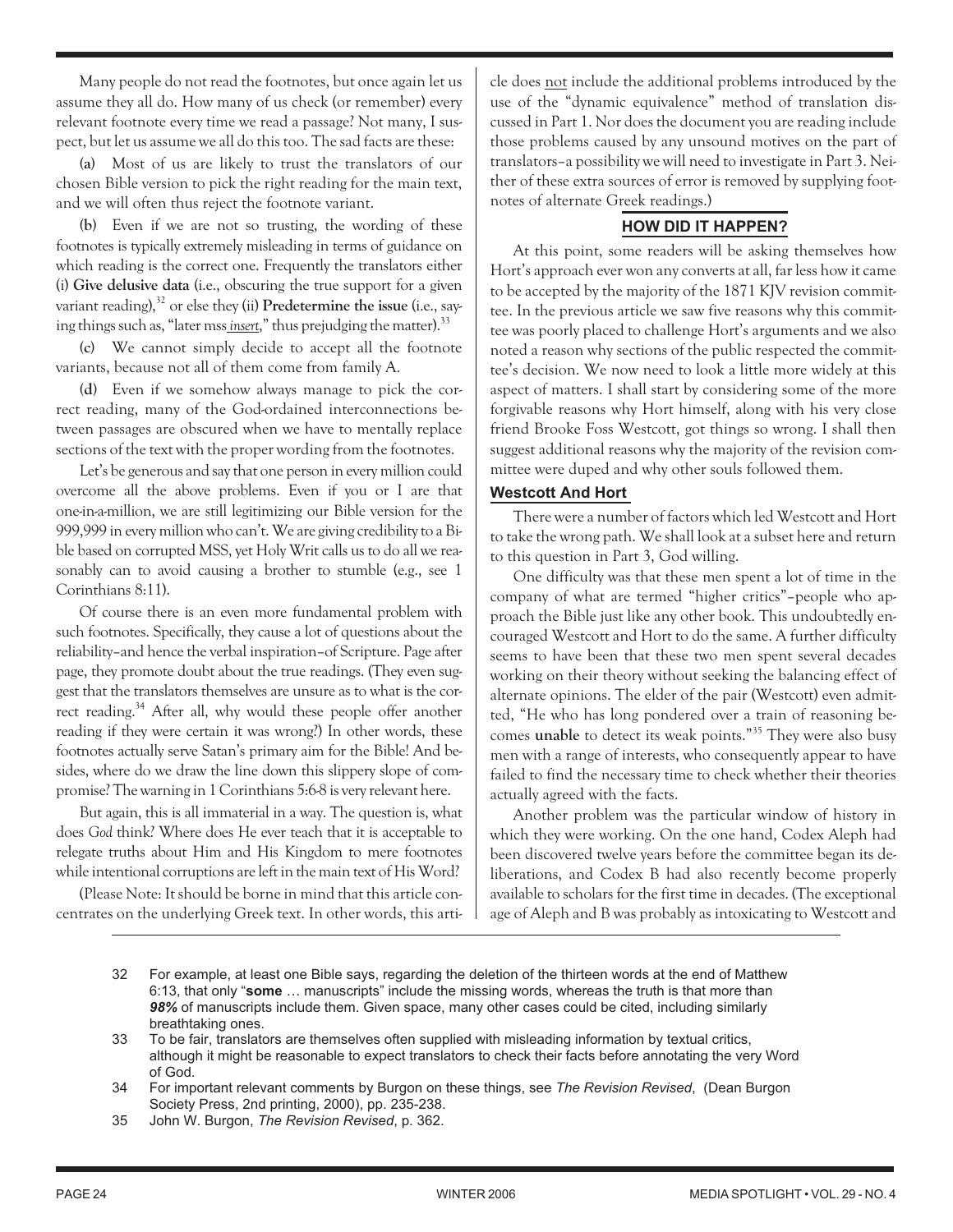Hort as it proved to be to many other people, even though–as I noted in our previous installment–the survival of a complete manuscript from extreme antiquity is, for three separate reasons, a cause for *suspicion* rather than reverence.) On the other hand, evidence which would have stopped their theory in its tracks wasn't available at that time.<sup>36</sup> I will revisit this evidence in Part 3.

As I say, there are additional reasons why Westcott and Hort ended up promoting a counterfeit Greek, but these will have to wait until the next Part. The important point to note at this stage is that Hort's theory can plainly be seen to be false without even considering the issues I raise there.

#### **The Committee**

Let us now return to the Revision Committee and uncover more explanations for why most of its members were taken in by Hort's ideas.

The most obvious point is that Hort was not alone in his efforts. Westcott, who had been an extremely close personal friend of Hort for many years, was on the committee and thus doubled the pressure exerted on the other members. Furthermore, Westcott threatened to resign from the committee if a third individual who shared their textual outlook (G. Vance Smith, who was mentioned towards the start of this article) was not allowed to participate, even though other factors would certainly have barred him. Beyond this, several other members of the committee were friends of Westcott and/or Hort or were already on their textual wavelength. $^{37}$  It is also a fact that Westcott and Hort spent time influencing members before the committee began.

During the ten years the committee sat, members tended to submit to Westcott and Hort, partly because these two men were very intelligent. The regrettable conclusion seems to have been that if both men were sure of their ground and were so intelligent then they must be right. Both men also had strong personalities and this seems to have helped their cause. Similarly, the fact that Westcott was very well connected in British society (even being friends with the Prime Minister<sup>38</sup>) doesn't appear to have hurt his objective. The next point to bear in mind is that Westcott and Hort were both absolutely committed to their cause, and worked resolutely and zealously to propagate their theory. "The Revisers of 1881 followed the guidance of … Westcott and Hort who were **constantly** at their elbows."39 Hence it has been said that "The committee of the Revised Version was dominated and practically controlled by Westcott and Hort."40

There is a final observation to make here. It was naturally a major consideration, when originally creating the manuscripts comprising "family" B, for the false brothers responsible not to alarm Christians by the corruptions. If the changes were blatant, and certainly if the *purpose* of those changes was blatant, then no believer would accept such a document and the whole project would be pointless. The changes to the text had to seem as innocent and unrelated as possible. It is only when these alterations are grouped together in the ways we have seen in this article that the true nature of the corruption becomes discernible. As Hort privately admitted, "few would think of [the real impact of the changes] at first." What I am saying is that the committee accepted Hort's theories because it understandably failed to grasp their appalling ramifications. "*[I]t seems clear that, not until after the Committee had disbanded, and their work had come under the scrutiny of able scholars … were they themselves aware [of the true situation] … Only after it was too late were the facts realized*, even by the Revisers themselves."41

Of course this begs the question: why didn't the members disavow their work once they finally came to appreciate the truth? A few of them were indeed prepared to distance themselves from the work, but it takes a brave man to admit to the entire English-speaking world that he has been a complete fool for ten whole years. The decision becomes even harder when one realizes that participation in such a high-profile committee meant the members were virtually guaranteed a glittering future career–unless they renounced their participation. I fear a number of them couldn't cope with the latter course since it would have destroyed their reputations in the eyes of many of their peers and would have ruined their hopes of success on the world's terms. (Note also that after these men had spent ten years acting unbiblically, it is not beyond the bounds of possibility that the Lord withheld conviction from some of them in line with His clear warnings at the end of Revelation about those who corrupt His Word.)

Finally, please be aware that Part 3 is expected to offer yet more reasons why Westcott and Hort were able to get the majority of the committee on their side.

# **Beyond The Committee**

Apart from their reasonable, albeit misplaced, respect for a committee that had been entrusted with such a prestigious task, why did parts of the outside world follow the committee's lead? There were a number of forgivable, but nevertheless illegitimate, reasons for this.

- 36 For example, neither man lived to see the evidence that "Koine-Greek was the actual language of the New Testament. The Papyri discoveries were made **after** the time of Westcott and Hort" [Luther W. Martin, as quoted in Green, *op. cit*., p. 349].
- 37 Lightfoot was a particularly close friend of the pair. Moulton and Milligan were both from the same Coleridge-inspired group of higher critics. For even more examples, see James Sightler, *A Testimony Founded For Ever*, (Sightler Publications, 2001), chapter 4.
- 38 Sightler, *Testimony*, chapter 10.
- 39 Ray, *op. cit.,* p. 25, as quoted in Johnson *op. cit*., Chapter 21.
- 40 Fuller, *Which Bible?*, p. 106.
- 41 Philip Mauro, *Which Version? Authorized or Revised?*, (e-book, 1924), chapter VI. Italics in original.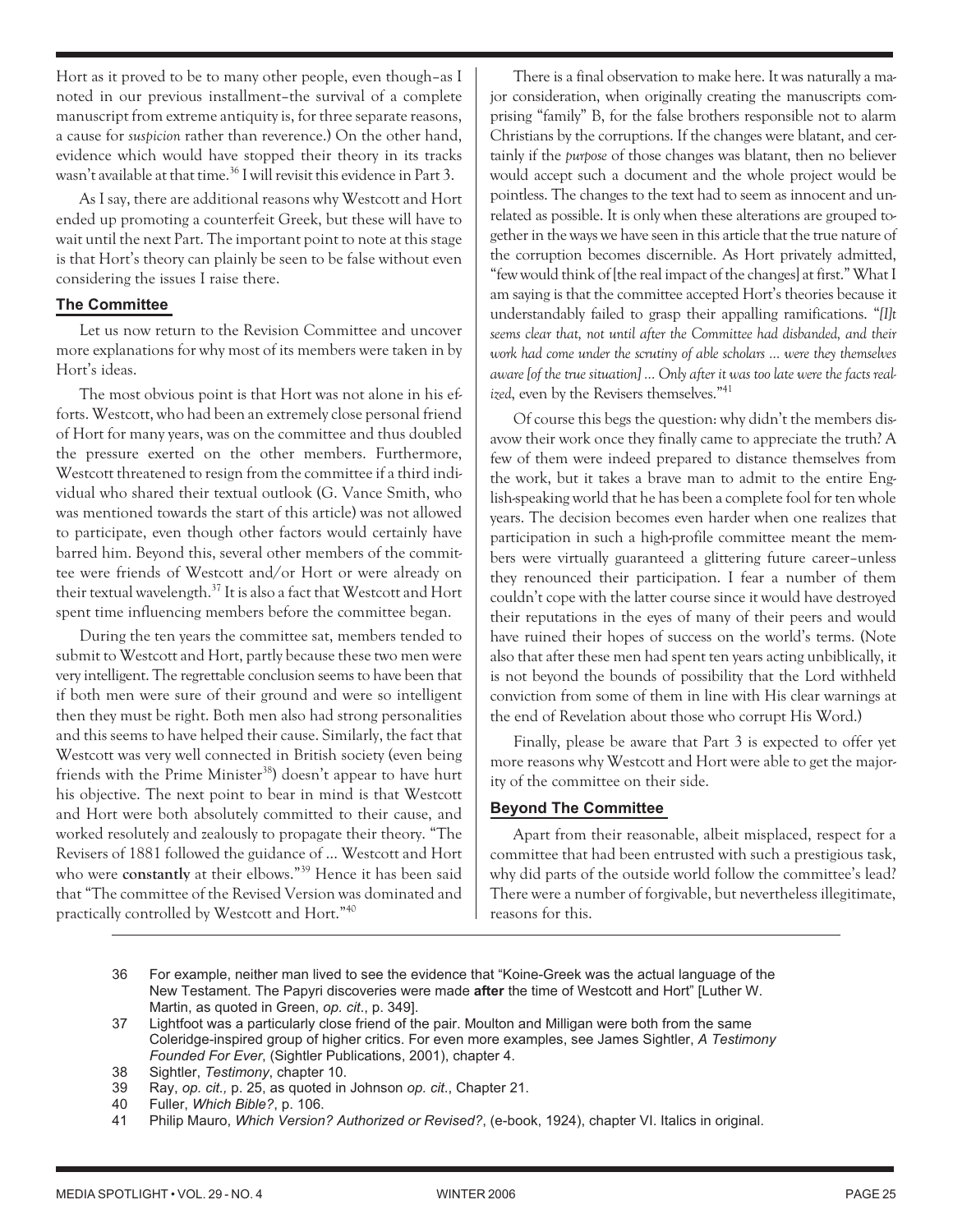(1) The public didn't realize the committee had gone beyond its remit. They therefore assumed not only that the committee members were qualified for the job they had performed, but that the work undertaken had been sanctioned by the hierarchy of the Church of England itself.<sup>42</sup> Readers today may not attach a lot of weight to this point, but it should be remembered that the English-speaking people, especially the British, were very deferential in those days and implicitly trusted those in positions of authority.

(2) The actions of the Committee hampered Burgon and other scholars in their efforts to expose the truth. In particular, Burgon et al were never told that the Revised Version (RV or ERV) was based on a Greek text generated using radically different principles from those which produced the KJV. (Westcott and Hort had published a Greek text, but had done so *privately*. It was only "**confidentially and under pledges of the strictest secrecy**, placed in the hands of … the revising body."43) This had the following effect: "Burgon had undertaken the examination of the R.V. upon the supposition that that work was what its name implies, and what its authors had been charged to produce, namely, a 'Revision of the Authorized Version.' But, as he puts it, 'we … found out that an **entirely different** problem awaited us. We made the distressing discovery that the underlying Greek Text had been completely refashioned throughout.' *This is the more serious because no one, upon reading the preface to the R.V. would find any hint at such a thing.*"44 Beyond this, "[I]n the margin [of the RV] … **no** record is preserved of the underlying textual changes."45 All of these things afforded committee members valuable extra time to persuade those souls in the (not always terribly godly) world of academia to accept Hort's theory and his Greek text without the voices of Burgon and colleagues being raised in opposition.

(3) Even when Burgon was "up to speed" on the true situation, Hort and others were very active in their criticism of him. They chiefly dismissed him for his decision to approach the matter from a spiritual standpoint. Burgon worked on the basis that the Bible is God's Word. Hort and his followers confused some of the public by insisting that Burgon should instead spend his time disproving Hort's theories, even though **(a)** an English Bible created using different textual principles (i.e., the KJV) had already been widely accepted, so it was *Hort* who should have been doing any "disproving" before foisting his own ideas on the world, and **(b)** some of Hort's theories *cannot* be disproved–if the Bible is indeed just like any other book–so Burgon had no choice but to approach the matter from a spiritual point of view. (I will need to return to this topic in Part 3.)

(4) If the reader is wondering why the God-fearing public at large didn't take more notice of Burgon, there are several things to bear in mind. Firstly, Burgon was principally writing to other *scholars* (in the hope they would have the wisdom and godliness to repent), and he therefore used a lot of specialist terms and a good deal of advanced English phraseology which did very little to help the man on the street follow his arguments. Another problem was one I noted regarding Hort himself,*viz*., the more ancient something is, the greater the excitement it naturally occasions and the greater the reverence it enjoys. A third factor was that Burgon was already almost seventy by the time the Committee ended its work, and he died within just seven years.

In closing, it is worth pointing out that the public largely*rejected* the English Revised Version once they had had a proper chance to read it and consider it. "The **highest** sales for the Revised Version, after the first year's [understandably] very large sales, came in 1892; ERV 54,419 copies and KJV **722,326**. By 1902 the figures were 13,574 copies for the ERV and **774,785** for the KJV."46 Some readers may argue that a lot of Christians today do not reject versions based on Codex B. However, this is swiftly explained when we remember that, unlike believers in the nineteenth century, most of these folks have never read a formal equivalence translation based on family A so they have very little with which to compare their version.

Sadly, not all scholars proved to be as wise as the public. In the next installment of this article I plan to look at this problem, and why it still exists today. Suffice it to say that Hort's ideas led his followers to accept a fundamentally different world view from the true. This "paradigm shift" to which Hort's followers continue to cling, means they interpret all new discoveries in the field of textual criticism from this immovable standpoint. Even when material is unearthed which proves Hort's central theory to be untenable, it is always subordinated to the fixed world view to which these people have pinned their reputations. You can liken this situation to misreading a map and taking a wrong road which leads into a dense forest. Instead of humbling themselves and retracing their steps so they can start over, these souls wander around grabbing hold of anything that can be made to fit their preconceived position. (Needless to say, this unhealthy approach means they usually find themselves in different parts of the forest to each other.)

# **CONCLUSION**

I hope the reader has found this material of use. I trust I have at least demonstrated that many of the differences in B cannot possibly be accidental but must be deliberate corruptions by people heavily opposed to biblical Christianity.

<sup>42</sup> Mauro, *ibid.*, chapter 6.

<sup>43</sup> *Ibid*.

<sup>44</sup> *Ibid*. Italics in original.

<sup>45</sup> *Ibid*.

<sup>46</sup> Data from Owen Chadwick, *The Victorian Church* (Oxford University Press, 1966), Vol. I, p. 55, as cited in Sightler, *Testimony,* chapter 10.